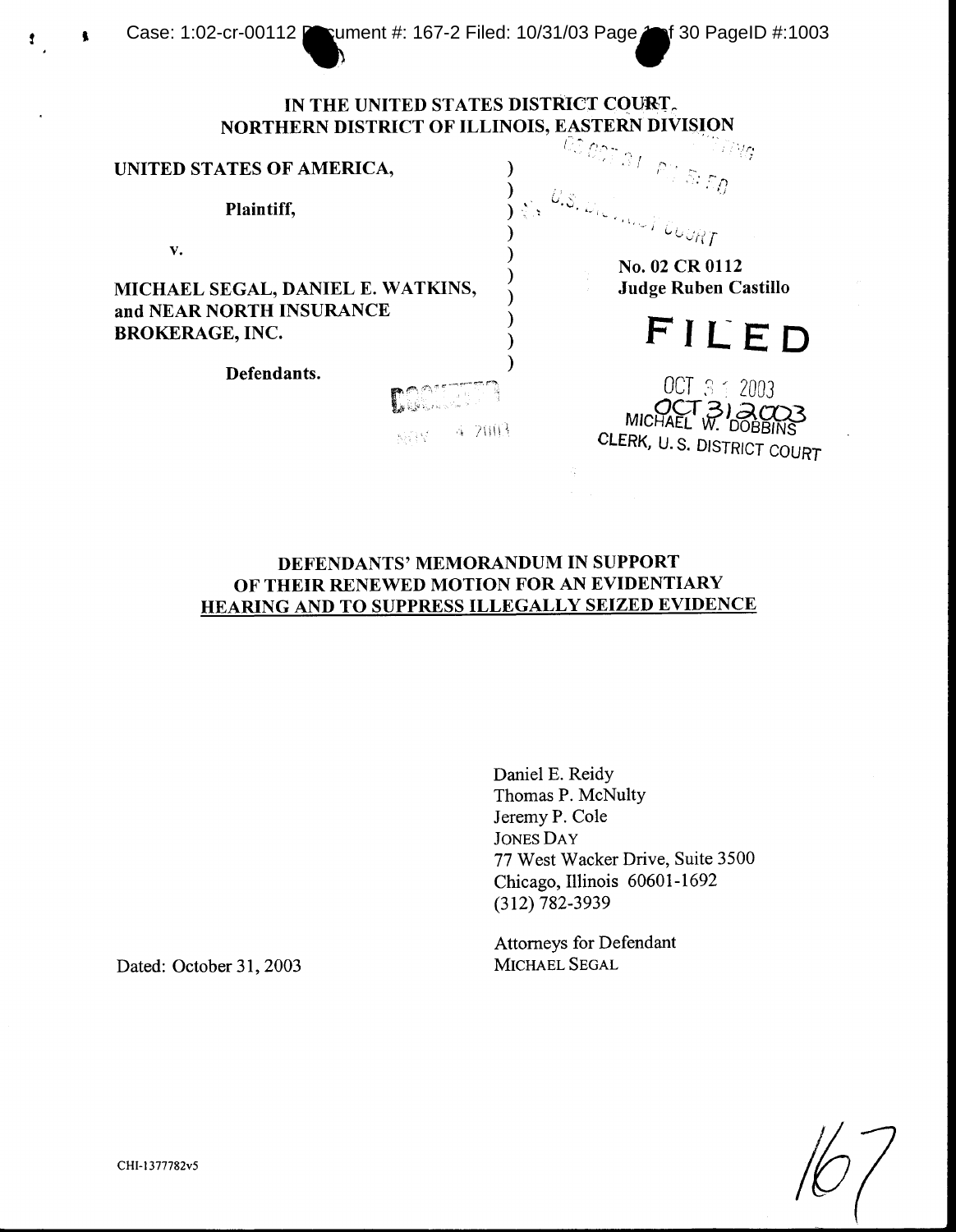# TABLE OF CONTENTS

| 1.   |                |                                                                                                                                       |  |
|------|----------------|---------------------------------------------------------------------------------------------------------------------------------------|--|
| II.  |                |                                                                                                                                       |  |
| III. |                |                                                                                                                                       |  |
|      | $\mathbf{A}$ . |                                                                                                                                       |  |
|      | <b>B.</b>      |                                                                                                                                       |  |
|      | $\mathsf{C}$ . | The Abundance of Unmemorialized Contacts Between the Government                                                                       |  |
|      | D.             | Newly-Discovered Hacked Evidence in the Government's Possession  17                                                                   |  |
| IV.  |                |                                                                                                                                       |  |
| V.   |                |                                                                                                                                       |  |
|      | $\Lambda$ .    | The Government Acquiesced in its Witnesses' Procurement of Hacked                                                                     |  |
|      | <b>B.</b>      | The Witnesses Procured The Hacked Information To Help The                                                                             |  |
|      | $\mathsf{C}$ . | The Government Has Provided the Cooperating Witnesses With                                                                            |  |
|      | D.             | The Government Appears To Have Used Another Cooperating Witness To<br>Unlawfully Seize Documents from Near North Without a Warrant 27 |  |
|      | E.             | The Court Can Conduct a Two-Phase Hearing To Spare the Government's                                                                   |  |
|      |                |                                                                                                                                       |  |

 $\ddot{\phantom{a}}$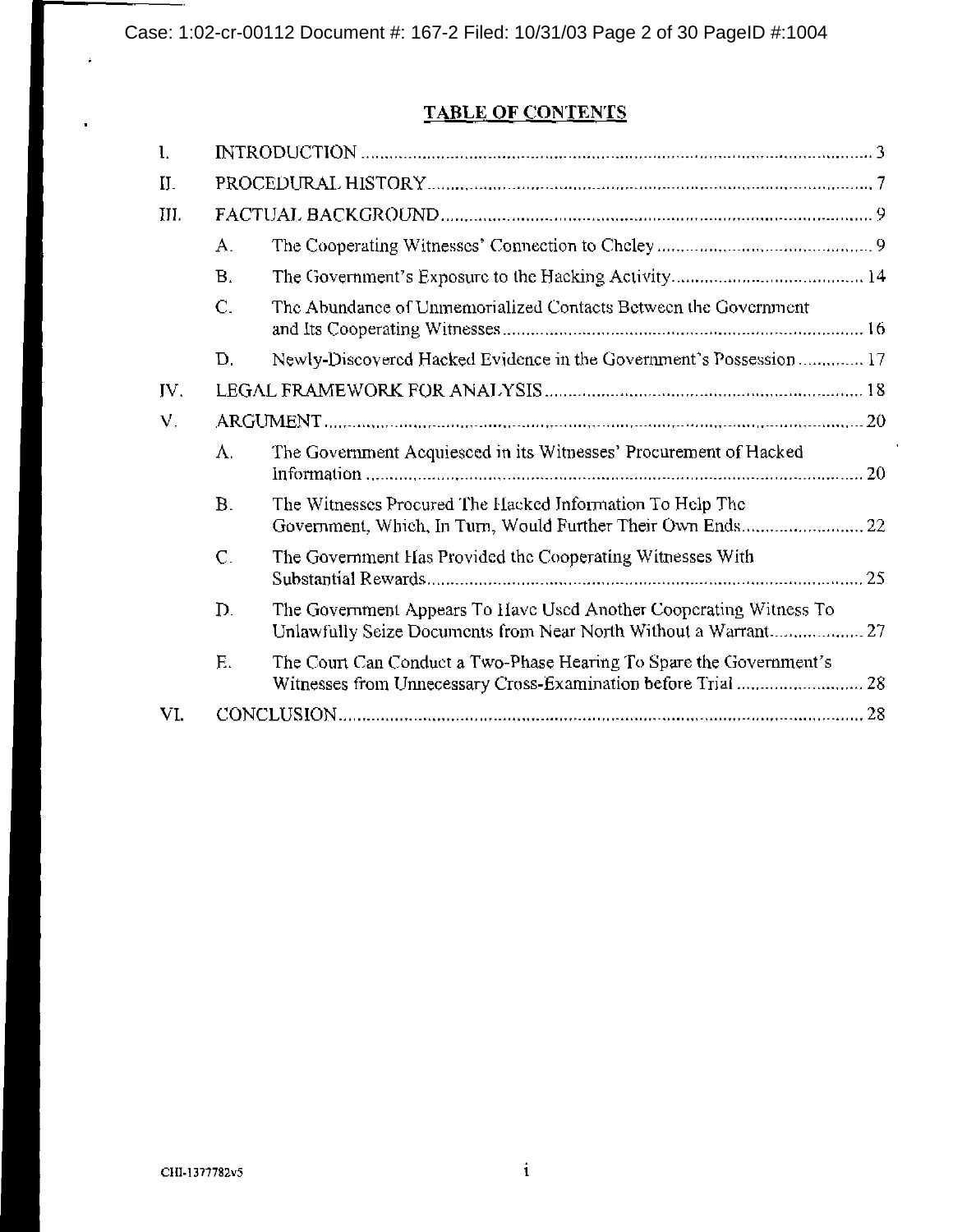# **TABLE OF AUTHORITIES**

# Cases

| Knoll Assocs., Inc. v. Federal Trade Comm., |  |
|---------------------------------------------|--|
| Nechy v. United States,                     |  |
| United States v. Crowley,                   |  |
| United States v. Feffer,                    |  |
| United States v. Hamm,                      |  |
| United States v. Koenig,                    |  |
| United States v. Mekjian,                   |  |
| United States v. Shahid,                    |  |
| United States v. Sims,                      |  |
| United States v. Stein,                     |  |

l,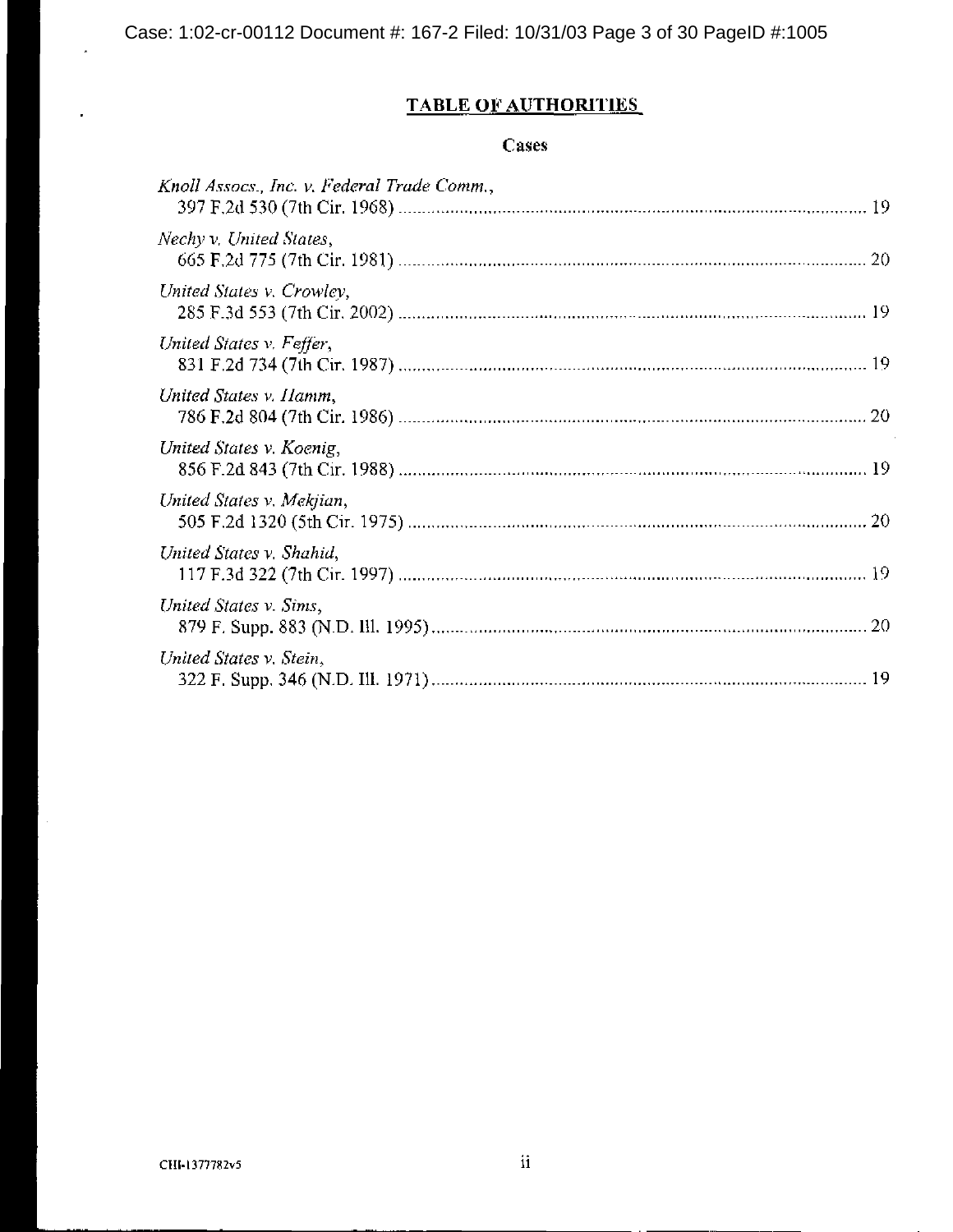#### **INTRODUCTION** Ť.

Adhering to the findings in the Court's August 7, 2003 ruling on Mr. Segal's original motion, defendants Michael Segal ("Mr. Segal") and Near North Insurance Brokerage, Inc. ("Near North") renew this motion for an evidentiary hearing and to suppress evidence obtained in violation of the Fourth Amendment. Defendants seek a hearing to establish that certain cooperating witnesses were acting as government agents, and, therefore, in violation of the Fourth Amendment, when they procured substantial amounts of attorney-client privileged and confidential information that had been hacked from Mr. Segal and co-defendant Near North. Defendants seek to suppress that illegally seized evidence, and also seek to suppress evidence that another cooperating witness, the former Chief Financial Officer at Near North, obtained from Near North without a warrant while acting as a government agent.

In denying Mr. Segal's original motion without prejudice, the Court described the motion as "premature" and identified various concerns, including: 1) the nature and extent of the government's connection to the hacking activity; 2) putting cooperating witnesses "on trial" before the trial of this case; and 3) the identification of specific evidence to be suppressed. Defendants have squarely addressed each of those concerns in this renewed motion, which is now buttressed by additional discovery, produced by the government since briefing on the original motion was completed. Those additional discovery materials demonstrate further how the government knew or should have known that its witnesses were providing it with information and documents that were the fruits of an illegal search.

First, regarding the extent of the government's connection to the hacking activity, defendants have now identified additional hacked evidence in the government's possession. After the Court's August 7 ruling, the defendants received long-awaited discovery contained in the FBI's so-called "1A" files maintained for this case. Among those materials, the defendants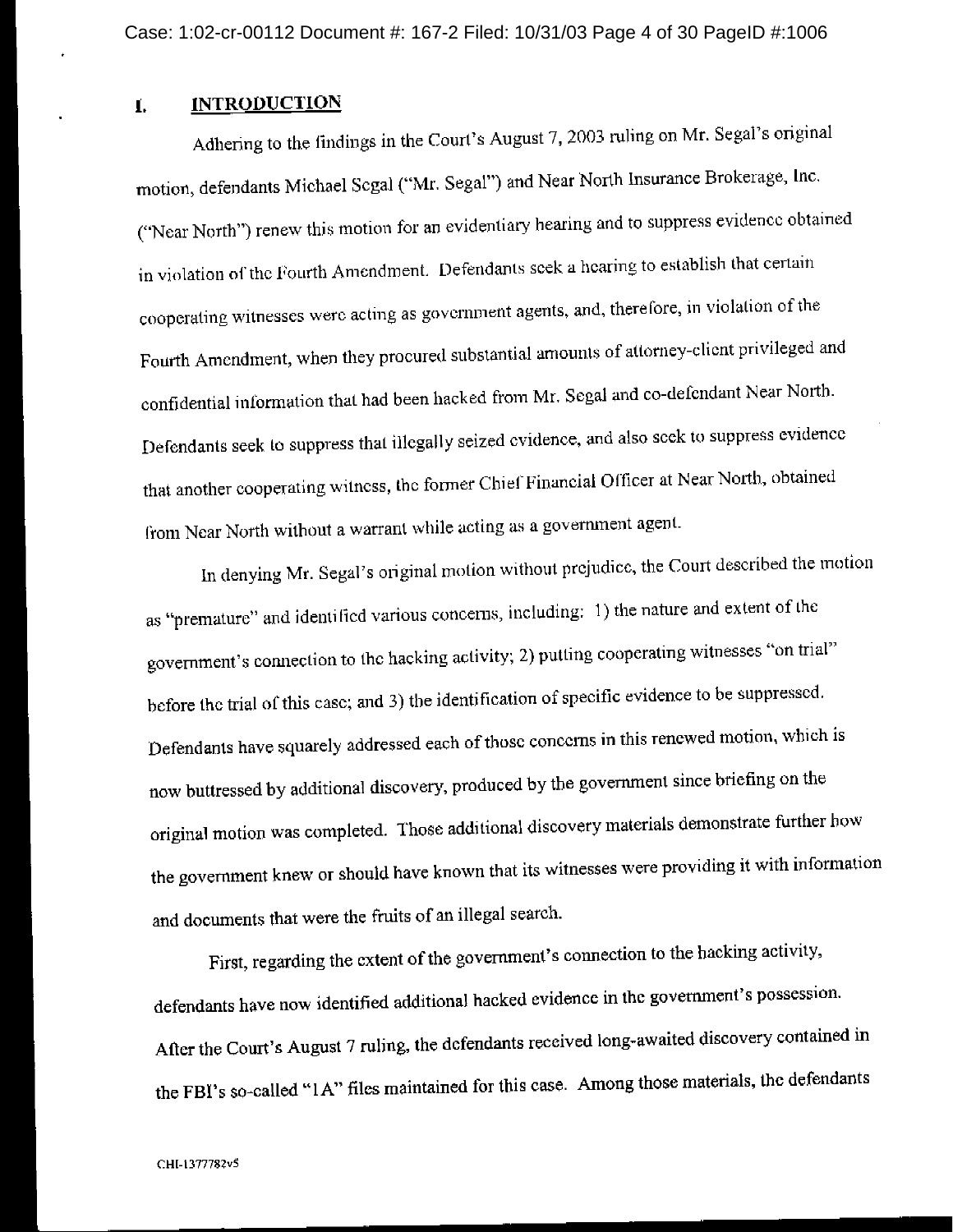found additional evidence regarding Near North's premium fund trust account that a cooperating witnesses had unquestionably solicited from the hacker and later provided to the government. Although the government never drafted any written report of the interview in which the cooperating witness produced this evidence to the government (illustrative of an unfortunately all-too-common investigative practice in this case), the  $1\Lambda$  file reflects that the government received the cvidence on February 26, 2002, approximately a month after Mr. Segal's arrest and six weeks after the FBI undeniably learned that its cooperating witnesses were receiving hacked material.

Second, to address the Court's concern that an evidentiary hearing would "put the government's witnesses on trial before commencement of the criminal trial," the defendants propose a bifurcated, two-phase hearing. In phase one, defendants propose that only the FBI case agents who dealt with cooperating witnesses would testify regarding the nature and extent of the government's knowledge that its witnesses were providing it with the fruits of illegal hacking activity. Then, if the defendants sustain their initial burden, or if the Court decides that additional testimony is necessary to resolve any factual issues presented, the Court can determine whether any additional witnesses should be required to testify in phase two. Defendants further propose that the scope of the testimony in both phases be confined to: (1) the government's collection of evidence from the cooperating witnesses; (2) when and how much the government knew or should have known about the hacking activity and its cooperating witnesses' involvement in that activity; (3) what inducements, incentives, and rewards the government offered or, delivered for the cooperating witnesses information delivered from illegally obtained sources; and (4) whether the witnesses were acting as government agents in soliciting and procuring illegally seized evidence without a warrant.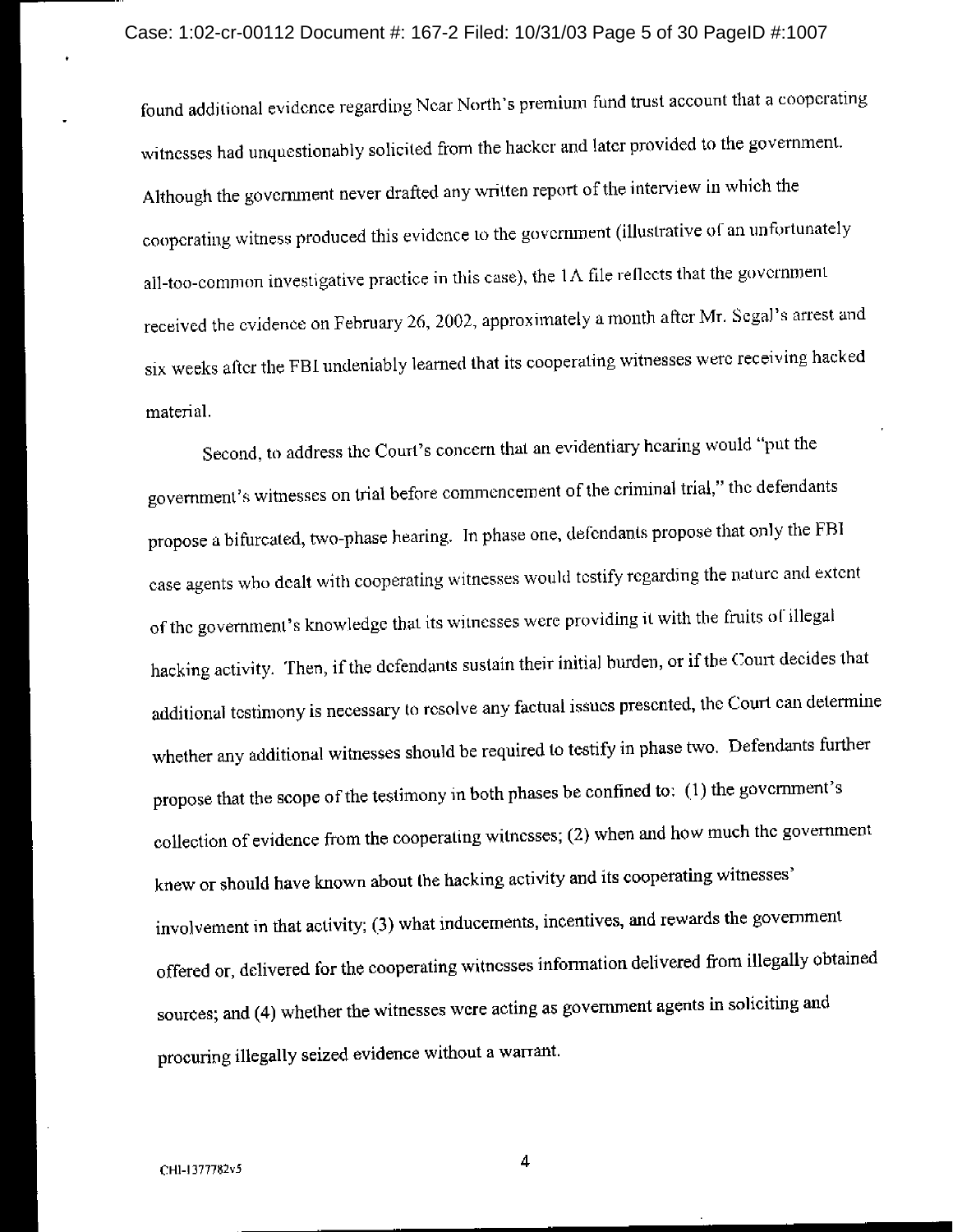Case: 1:02-cr-00112 Document #: 167-2 Filed: 10/31/03 Page 6 of 30 PageID #:1008

Third, the defendants have addressed the Court's concern that the original motion did not identify specific evidence to be suppressed. Defendants seek to suppress evidence in the government's possession that defendants will prove was hacked, based on the current, limited record. However, because of the substantial number of undocumented interviews that the government had with cooperating witnesses while they were receiving stolen information from the hacker, defendants still cannot possibly know, without an evidentiary hearing, the full extent of hacked information that the government received from the cooperating witnesses. Defendants also seek to suppress additional evidence, unrelated to illegal hacking activity, which the defense expects to demonstrate that the government unlawfully obtained without a warrant by directing another cooperating witness, while he was employed at Near North, to seize documents from Near North and later provide those materials to the government's agents.

Admittedly, the defendants' motion involves some "connecting of dots" and circumstantial evidence regarding the government's knowledge of its witnesses' participation in hacking activity, as the defense has been forced to develop exactly what occurred in this investigation largely from materials in the government's own files. The defense does not expect to prove that cooperating witnesses walked into the FBI office, announced that they were working with a computer hacker to steal confidential and privileged communications from Near North's computer network, and that the government then encouraged its witnesses to "go ahead and give us everything you get." Constitutional violations are rarely this blatant, and the law does not require such proof. Instead, the law provides that if the government knew or had reason to know that an illegal private search was taking place, did nothing to stop it from occurring or continuing, deliberately closed their eyes to it, but all-the-while accepted the fruits and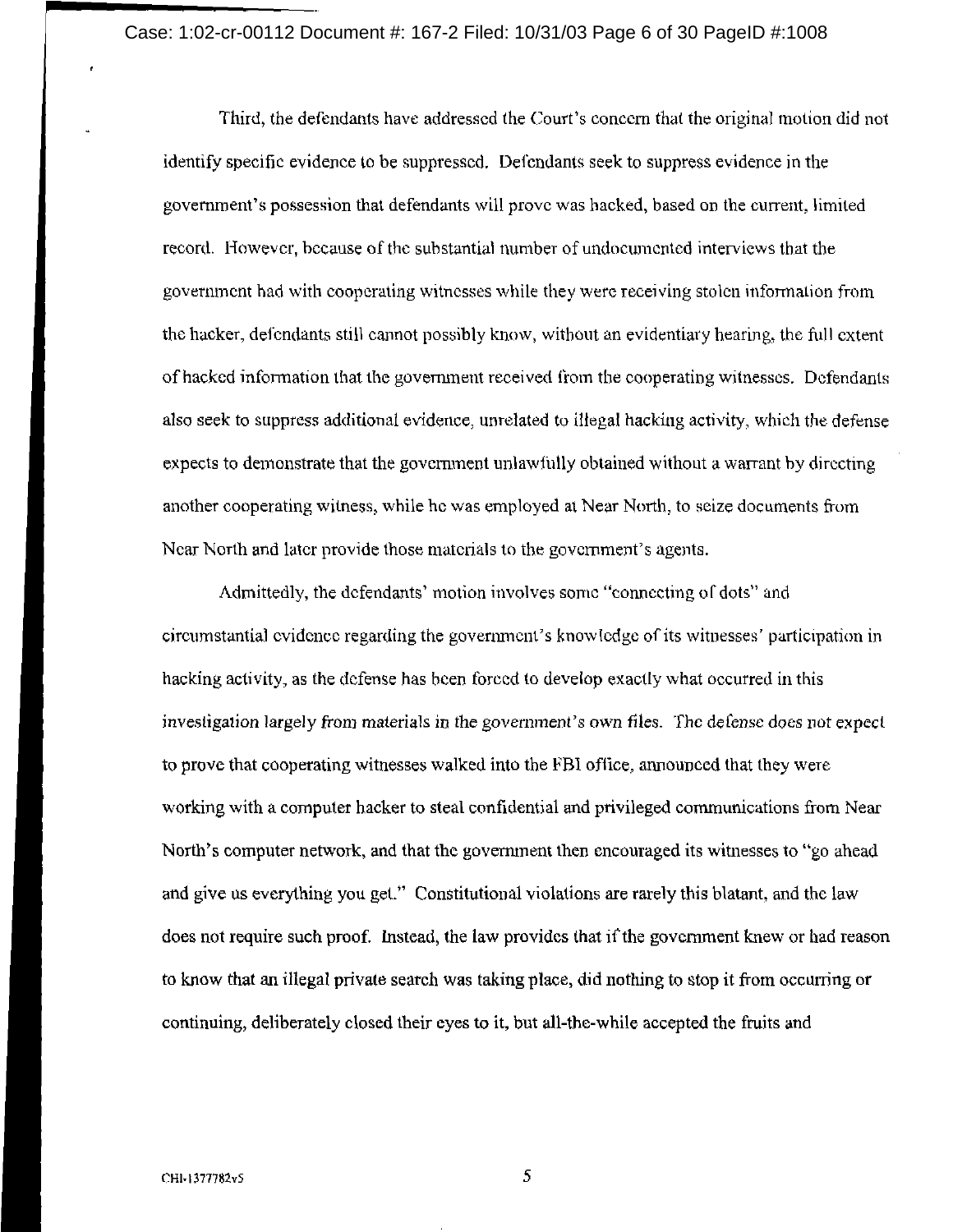developed leads derived from the illegal private search, then the government has violated the Fourth Amendment.

Based on the limited record available to date, that is precisely what appears to have happened in this case. Below the defendants offers specific facts demonstrating that as early as the fall of 2001 (when the cooperating witnesses began procuring the hacked information) and at various intervals thereafter, the government knew or should have known that its cooperating witnesses were involved in an illegal private search and were providing information to the government derived from the unlawful search. Indeed, on January 14, 2002, twelve days before Mr. Segal's arrest and the execution of four search warrants, an FBI agent met with the cooperating witnesses and transcribed in her notes the name of the hacker, the street intersection near where he lived, and the content of an attorney-client privileged communication between Mr. Segal and outside counsel relating to the premium fund trust account that the witnesses obtained from (in the agent's own words) an "e-mail sent by hacker." The government took no action whatsoever to stop this obvious hacking activity, and continued to receive additional hacked communications from its cooperating witnesses on at least two separate occasions later in February 2002. Indeed, despite several incidents where the government admittedly learned that its cooperating witnesses were receiving stolen information from the hacker, the government cannot point to a single contemporaneous record evidencing that it admonished its witnesses not to procure, accept, or review stolen confidential or privileged material regarding Mr. Segal or Near North.

While the government has steadfastly contended that it did not know its witnesses were actively procuring hacked information, the government cannot escape the Fourth Amendment's reach by turning a blind eye toward an illegal private search. At some point in the course of its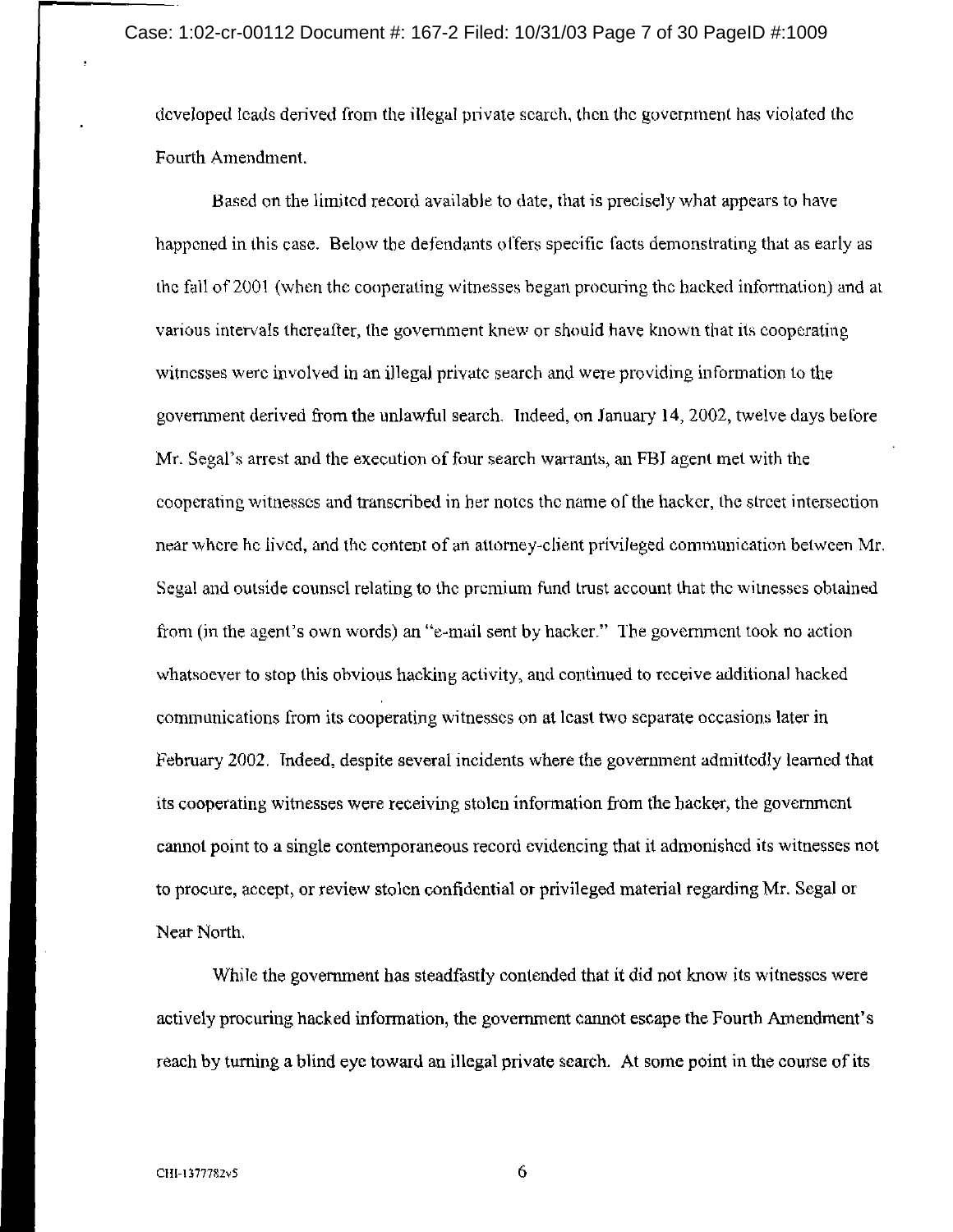investigation, whether it was in the fall of 2001, or two weeks before Mr. Segal's arrest, or in the months immediately after the government's initial charges, or in any one of the dozens of undocumented exchanges between the FBI and its cooperating witnesses throughout the government's long investigation, the Fourth Amendment required the government to take its head out of the sand and do what is right when it was apparent its witnesses were delivering illegally obtained information. Because that never happened here, the defendants seek an evidentiary hearing and relief from this Court.

#### II. PROCEDURAL HISTORY

On June 10, 2003, Mr. Segal filed his original motion for an evidentiary hearing. On July 3, 2003, the government responded, making broad, unqualified assertions that the government knew nothing about David Cheley ("Cheley") and his hacking activity. Among other things, the government asserted:

- "[N] othing even remotely suggests that the government agents were aware of Cheley or that he was an unauthorized person on Near North's computer system, until well after Near North discovered Cheley's intrusions after the arrest of Mr. Segal." (Gov't Orig. Resp. at 10.)
- "Cheley was completely unknown to the government, and nothing caused the agents to believe that any information being provided was a result of stolen or improper access to this corporation's computer network."  $Id$  at 15.
- "The fact is that Cheley was completely independent of the government and unknown to the government. There is not the slightest indication that any government agent knew of unauthorized intrusions into the Near North system, let alone an illegal hacking of the system by Cheley or anyone else." Id. at 17.

On July 16, 2003, the government contacted defense counsel and moved to file a

corrected response brief. The government represented that it had recently uncovered a "separate"

set of notes," transcribed by one of the case agents eighteen months earlier in January 2002

during a conversation with "three cooperating witnesses." The first page of the notes identified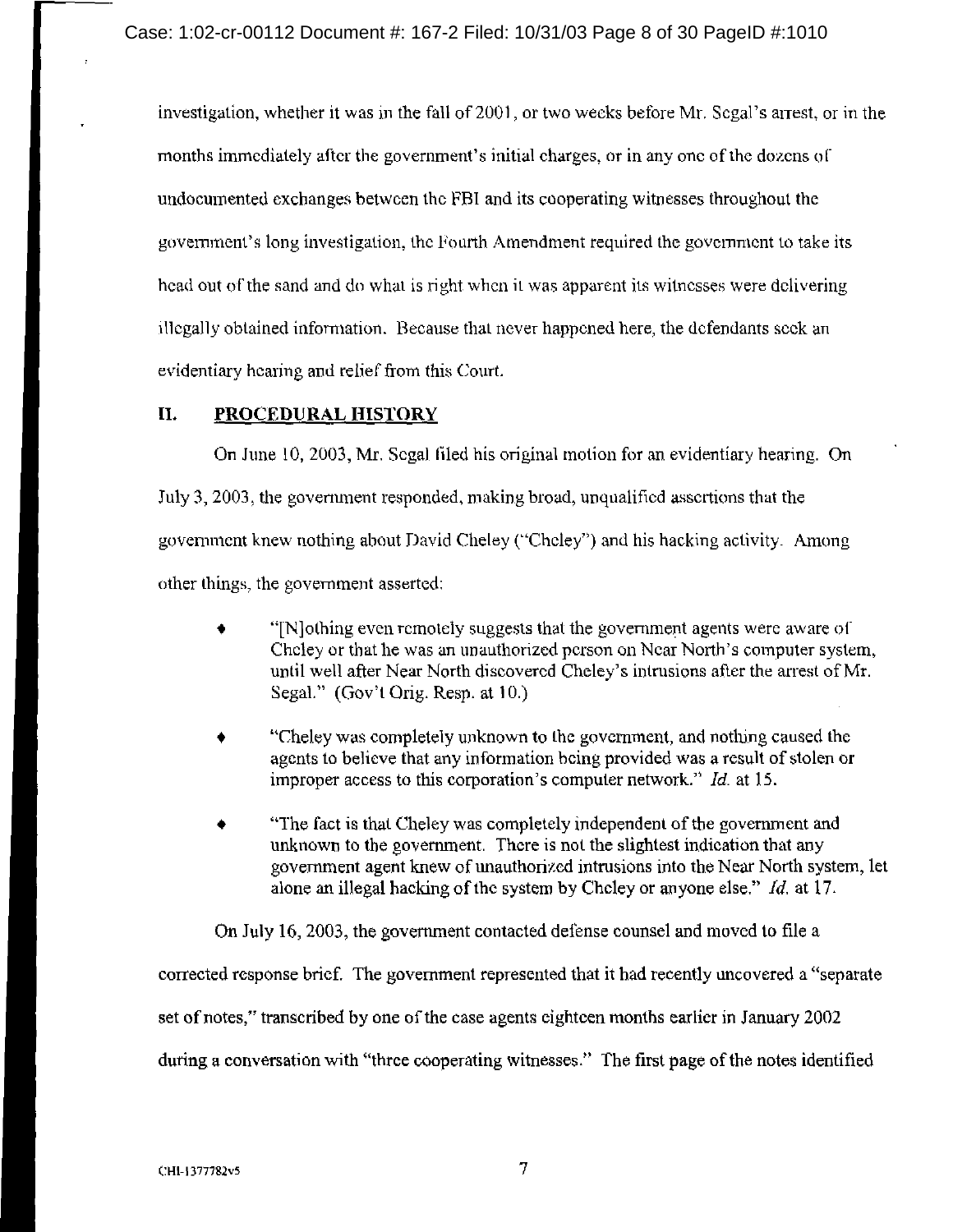Cheley by name, identified the street intersection near where he lives, and indicated that Cheley was "sending anonymous e-mails to these three  $(?)$ ." (Ex. 1.) The second page of notes transcribed the substance of a hacked, attorney-client privileged e-mail sent by Mr. Segal to outside counsel regarding Near North's premium fund trust account ("PFTA"). *Id.* In the margin, the agent wrote the words -- "one e-mail sent by hacker" -- and then drew an arrow to the above note regarding the PFTA.<sup>1</sup> *Id.* On July 17, 2003, the government filed a corrected response and withdrew the broad assertions bulleted above.

On August 7, 2003, the Court denied Mr. Segal's motion for an evidentiary hearing

without prejudice, stating:

The Court observes that an evidentiary hearing might be necessary in the future. At this point, however, delving into whether the government's witnesses acted as agents will in essence put the witnesses on trial before commencement of the criminal trial. While reluctant to open this Pandora's box, we nevertheless are mindful of Mr. Segal's Fourth Amendment rights. If Segal renews his motion for an evidentiary hearing and outlines specific evidence that he seeks to suppress and the legal and factual grounds upon which he relies, the Court would carefully review the motion. (Mem. Op. at  $11$ .)

 $\frac{1}{1}$  In its motion to file a corrected response, the government stated that the agent who transcribed the "separate" set of notes "has no present recollection of the second page of notes." (Gov't Mot. at 1.) The Court<br>noted this representation in its August 7 ruling. (Mem. Op. at 3, n.2.) The agent's lack of memory does not in way absolve the government of its knowledge of the hacking activity and its witnesses' providing the government with hacked information. Moreover, the "separate" set of notes attached to the government's motion to file a corrected response were two of approximately twenty pages of notes that the FBI case agent transcribed on January 14, 2002 during her meeting with the "three cooperating witnesses (Walsh, Berry, and Gallagher)." Based on the volume of notes taken, it is apparent that the agent met with the "three cooperating witnesses" for a substantial period of time on January 14, 2002. Significantly, however, there is no 302 memorializing the information obtained in the January 14, 2002 interview, including information reflecting that David Cheley was sending emails "to these 3," or that these three witnesses disclosed to the case agent the content of an attorney-client privileged e-mail regarding Near North's PFTA which, the agent noted, was contained in an "e-mail sent by hacker."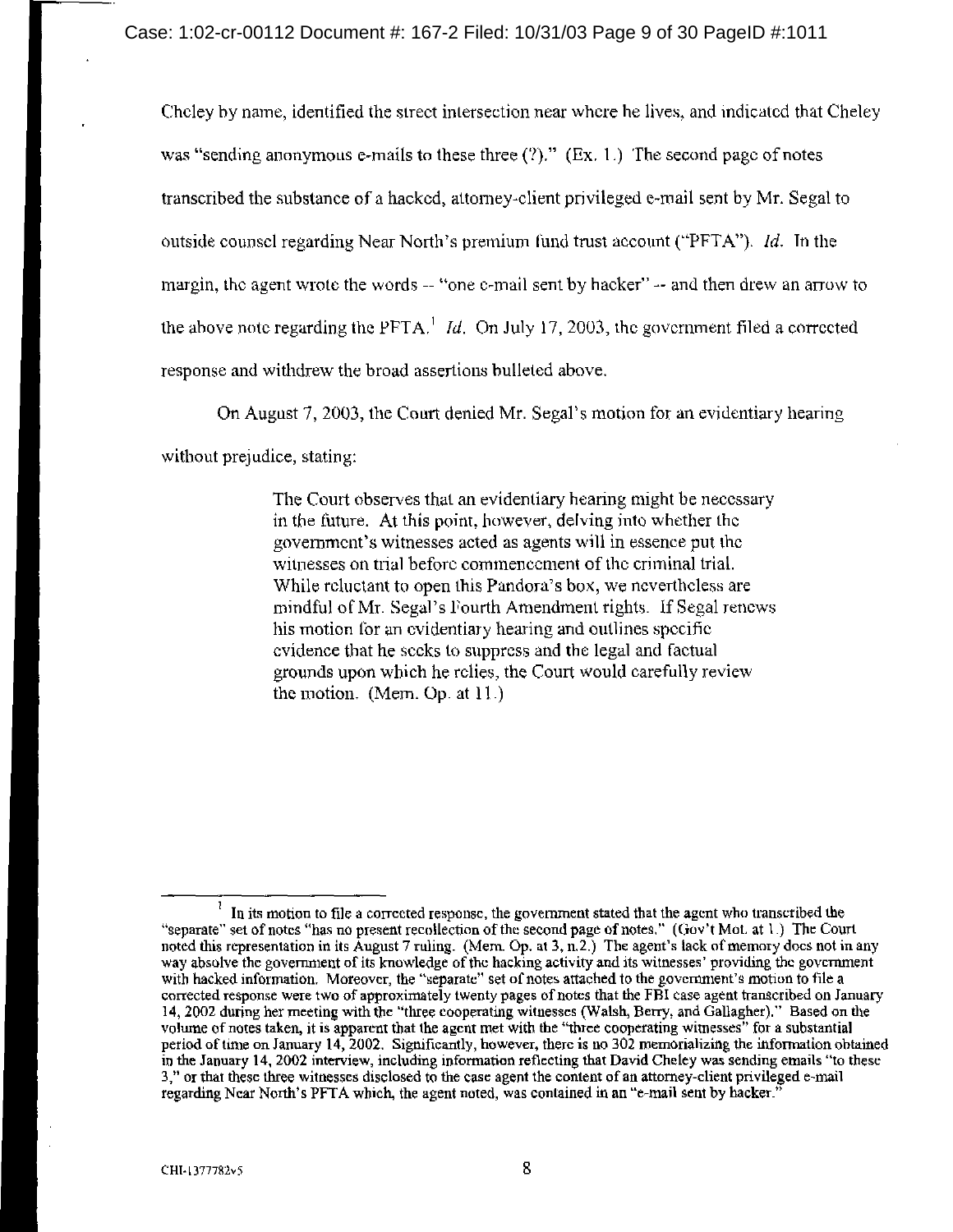Case: 1:02-cr-00112 Document #: 167-2 Filed: 10/31/03 Page 10 of 30 PageID #:1012

#### FACTUAL BACKGROUND III.

In the interest of brevity, and because the defense has described the facts in detail in

previous briefing defendants summarize the pertinent facts below.<sup>2</sup>

### The Cooperating Witnesses' Connection to Cheley А.

- David Chelcy worked at Near North from approximately 1999 to 2001, at the same time that several key government witnesses, including Matt Walsh, Dana Berry, and Tim Gallagher, were executives there.
- In August 2001, Near North terminated Cheley. Beginning three days after he was fired and continuing over the next eight months, Cheley hacked into Near North's network, in his words, "at least twice a day." (Ex. 2.) He hacked from multiple desktop computers located at Kemper, where he worked as a contractor after leaving Near North, and he also hacked from computers at his home. In a four-page handwritten confession, Cheley admitted to accessing Near North's network from Kemper. (Ex. 2.) Between March 12 and April 24 alone, Cheley recorded 14,500 "hits"<sup>3</sup> on the Near North network, including more than 10,000 hits from his laptop computer that Cheley used at Kemper and at home.
- During many of his intrusions, Cheley had unfettered administrative access to Near North's network, including employees' e-mail, Near North's financial and accounting systems, customer files and correspondence, and Near North's file server. With administrative access, Cheley had the ability to create, delete, and/or modify files, and he could also stay up-to-date on Near North's user password list. Indeed, shortly before Near North detected his hacking, Cheley bragged to a former colleague: "I can pretty much do anything on the [Near North] network." (Ex. 3).
- Chelcy focused his hacking on issues relevant to this case. In a March 20, 2002 e-mail to a former Near North colleague, Cheley boasted about having accessed Near North's  $\ddot{\phantom{0}}$ "financial records" and explicitly referred to Near North's premium fund trust account, a regulatory issue that has long been the centerpiece of the government's case against Mr. Segal.  $(Ex. 4.)$
- Around the time that Walsh began cooperating with and volunteering information to the government in the fall of 2001, Walsh and Cheley began to communicate via e-mail and ٠ the telephone. For instance, on September 21, 2001, Cheley e-mailed Walsh at Walsh's

<sup>&</sup>lt;sup>2</sup> Mr. Segal incorporates by reference his Motion for an Evidentiary Hearing and Memorandum in Support, filed on June 10, 2003, his Reply in Support of his Motion for an Evidentiary Hearing, filed on August 3, 2003, and the appendices accompanying both filings.

<sup>&</sup>lt;sup>3</sup> As counsel understands it, a "hit" refers to any type of selection or "click" that Cheley made while within Near North's network. For example, while Cheley was invading Mr. Segal's e-mail in-box, a "hit" would be generated every time Cheley clicked on a particular e-mail to view the message. If Cheley then clicked the "Back" button to return to Segal's in-box, this would generate another "hit." Scrolling through a particular e-mail or copying and pasting a particular c-mail or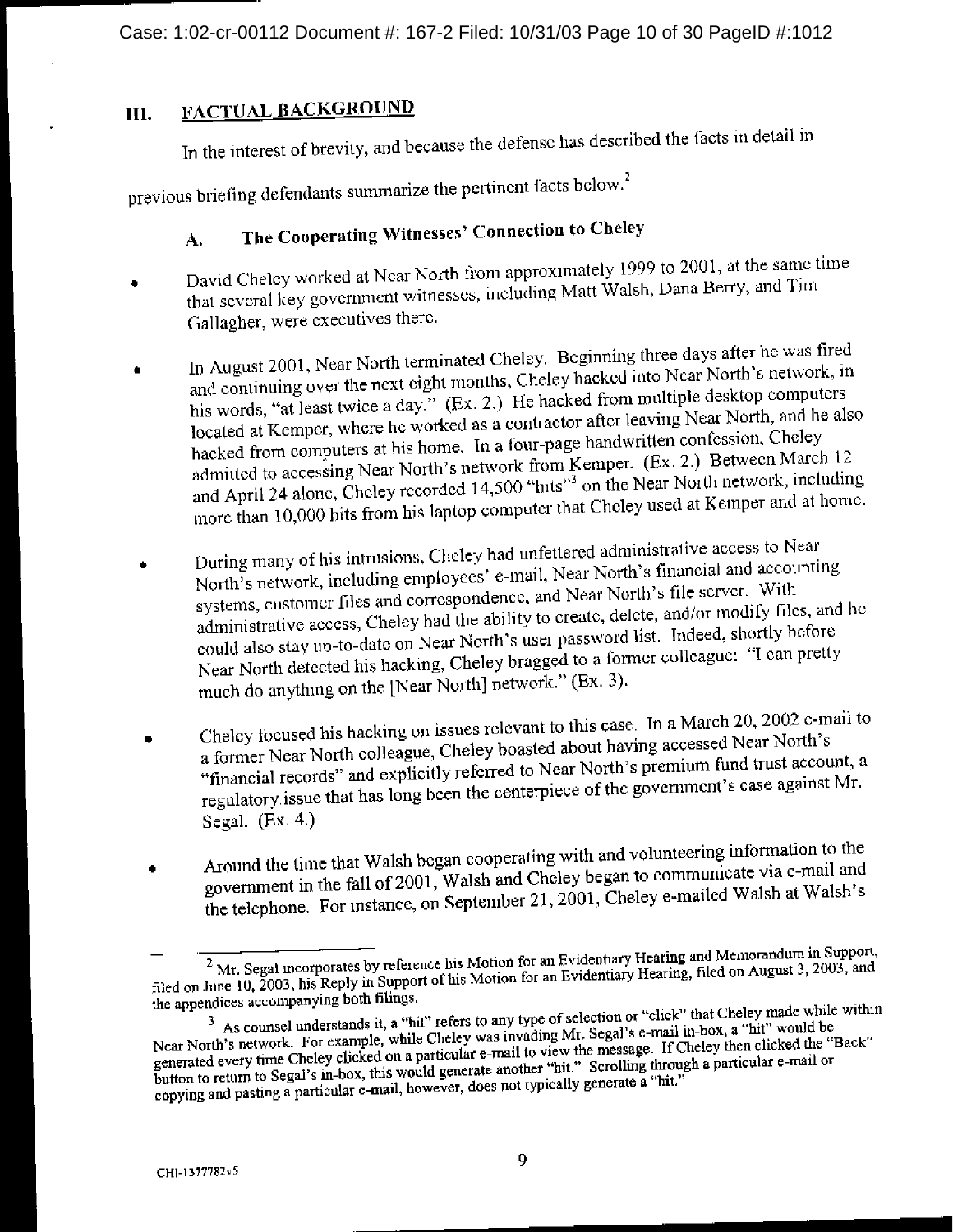Aon e-mail address, and stated, "I may have some information you might be interested in so please let me know if this is your e-mail address." (Ex. 5.) Walsh confirmed that he received the e-mail, and then made a joking reference to a technical computer program manual that Cheley and Walsh discussed while working at Near North. (Ex. 6.)

- Cheley later responded as follows: "I called Jeff [Ludwig, another government witness] a couple of weeks ago and passed some info to him and he was appreciative. I am guessing based on what I've read that you, Tim [Gallagher, another government witness], and Dana (Berry, another government witness) are not real happy with [Mr. Segal]. I am personally disgusted with what NN has done not only to me but to the former management group lincluding Walsh, Berry, and Gallagher]. Anyway, I don't want to go into details here as to what I have or can get and how I do it but if you're interested in knowing what Segal's plans are let me know a number to call." (Ex. 7.)
- After Walsh had provided Cheley his phone number, Cheley called Walsh's office number and they talked for thirteen minutes.<sup>4</sup> (Ex. 8).
- Ultimately, Walsh provided Cheley with telephone numbers for fellow government witnesses Dana Berry and Tim Gallagher. Walsh also gave Cheley the number of a fax machine that Walsh clearly identified as being located in Mr. Berry's private office at  $A$ on.  $(Fx. 9.)$
- Over the next six months. Cheley forwarded copious amounts of confidential, proprietary, and privileged communications to Walsh and/or Berry, often in zip files.<sup>3</sup> Walsh forwarded to Berry whatever hacked information that Walsh received from Cheley. Although the total number is unknown, Cheley sent more than a hundred hacked communications to Walsh and/or Berry."
- Cheley used various internet e-mail aliases to transmit the hacked information, such as "Lisa Chen," "Lisa Fisher," and "Lisa Rasmussen."<sup>7</sup>

<sup>&</sup>lt;sup>4</sup> Moreover, according to the case agent's field notes dated September 19, 2002, Dana Berry advised on that date that Walsh "met with [Cheley] once re [ ]." (Ex. 10). This is not a typo. The agent's field notes abruptly end without providing the subject matter of the Walsh-Cheley meeting. Moreover, the 302 memorializing the agent's conversation with Berry fails to even mention that Berry advised the agent that Cheley and Walsh had once met, never mind the subject matter of their meeting. See footnote 7 infra.

 $5$  A zip file uses electronic compression technology to allow a person to forward multiple electronic files or e-mails in a single file. When transmitted, a "zip file" appears as a single attachment and conceals the text of the underlying files, until, of course, the recipient opens the zip file by "clicking" on it.

<sup>&</sup>lt;sup>6</sup> The known universe of e-mails hacked and sent by Cheley to the cooperating witnesses has been identified based on e-mails that Aon produced in the related civil litigation. However, these documents do not represent the entire universe of communications between Cheley and the cooperating witnesses. For starters, certain of the e-mails that Aon has produced in the civil litigation refer to other e-mails between Cheley and Walsh that were not produced. Moreover, forensic analysis of the desktop hard drives that Cheley used at Kemper reveal that Cheley sent Berry at least one e-mail at his Aon e-mail address that has yet to be produced in the civil litigation.

In its August 7 written ruling, the Court indicates that "in October 2001, anonymous person(s), whom the defense asserts to be Cheley, transmitted hacked material ... " Proof that these e-mail aliases belonged to Cheley is found on the desktop computer hard drives that Cheley used at Kemper and that the government seized in May 2002. Forensic analysis of the Kemper hard drives demonstrates that Cheley accessed the internet e-mail accounts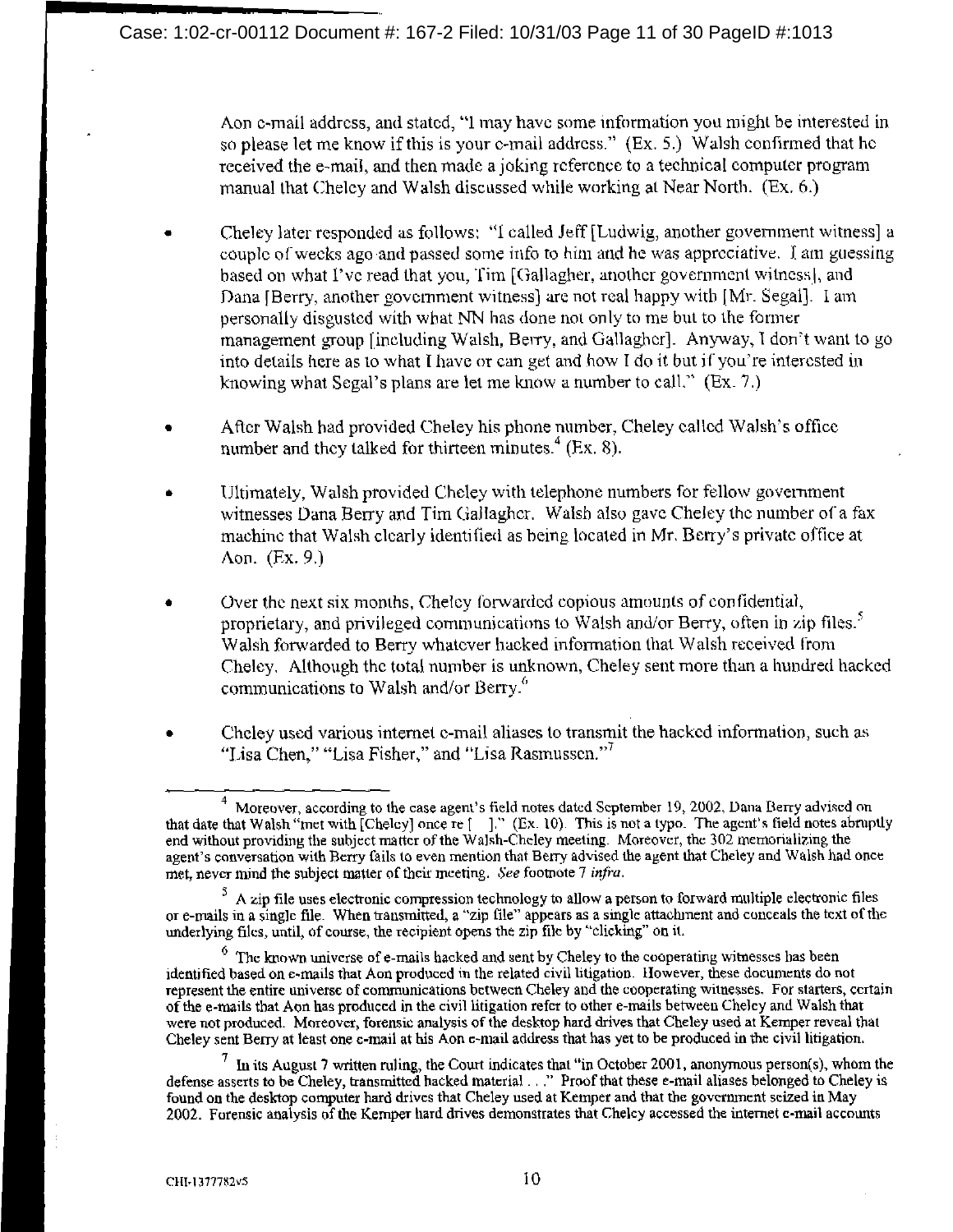- In at least one instance in October 2001, Matt Walsh affirmatively solicited Cheley to "please resend" a "larger" zip file. (Ex. 13). The zip file that Cheley "resent" was titled "sample.zip" and contained approximately forty-seven printed pages worth of hacked emails and faxes, including several privileged communications between or among Mr. Segal and in-house or outside counsel.<sup>8</sup>
- Walsh and Berry were not the only government witnesses who received hacked information from Cheley. In at least two e-mails to Walsh in September 2001, Cheley admitted to having already transmitted information to Jeff Ludwig, another government witness and former Near North executive who, like Walsh and Berry, joined a competitor (not AON) immediately following his employment with Near North. Cheley advised Walsh that Ludwig "secmed to appreciate" the information that Cheley had provided to Ludwig.  $(EX. 5, 7)$ .
- Although Cheley often forwarded stolen information electronically during his intrusions, he also printed hardcopies of the hacked material and maintained files for it. For instance, Cheley once noted to a former Near North colleague: "I have a large file of NNNG stuff that would surely cause major problems for the company ... .  $\tilde{V}$ ll scan this stuff in when I get some time and send it to you."  $(Ex. 4)$ .

In its August 7, 2003 ruling, the Court appears to question whether the government

witnesses knew that it was Cheley who was sending them the hacked information. (See Mem.

Op. at 2, n.1 ("What is not clear from the emails is whether Walsh and the others immediately

 $9$  To summarize the depth, intensity, and focused nature of Cheley's hacking, defendants attach a demonstrative exhibit attached as Ex. 14.

 $\overline{(continued..)}$ 

of Lisa Chen (squid7811@yahoo.com), Lisa Fisher (ih8sno18@hotmail.com), and Lisa Rasmussen (lisa90111@excite.com) while logged onto to the Keniper network under his user name and password. See Ex. 11 (screen shots forensically retrieved from the Kemper hard drives that show activity in each of the above three internet e-mail accounts).

<sup>&</sup>lt;sup>8</sup> To give the Court a flavor of just how many attorney-client privileged communications that Cheley hacked and forwarded to the cooperating witnesses, and how the witnesses forwarded the hacked information among themselves, defendants submit in camera a collection of e-mails and attachments produced by Aon in the related civil litigation. This submission includes attorney-client privileged communications contained in the various zip files forwarded by Cheley to the government's witnesses. (Ex. 12.) To avoid any risk of waiver or possible disclosure to a third party, defendants have excluded Ex. 12 from their Appendix, and are providing it in camera to the Court in a separate submission. The government has already been provided with this set of e-mails, with the stolen attorney-client privileged communications redacted. Walsh, Berry, and Gallagher produced the same set of emails in redacted form to Mr. Segal in this case in connection with a Rule 17(c) subpoena. The pages in Ex. 12 that show Cheley e-mailing hacked information to cooperating witnesses appear at pp. 12, 24, 75, 81, 89, 94, 98, 101. In those e-mails that contain a zip file icon, the contents of the zip file immediately follow the c-mail. For example, the zip file that appears on p. 24 contained all of the faxes/e-mails found in pp. 25-72. The following individuals, whose names and/or e-mail addresses appear frequently in the stolen communications, served as either in-house or outside counsel to Near North and/or Mr. Segal: Sherri Stanton, Thomas Rakowski, David Novoselsky, and Harvey Silets. (See, e.g., Ex. 12, at 13, 23, 30, 32, 37-38, 49-64, 76-77, 79-80, 90-97, 101-102.)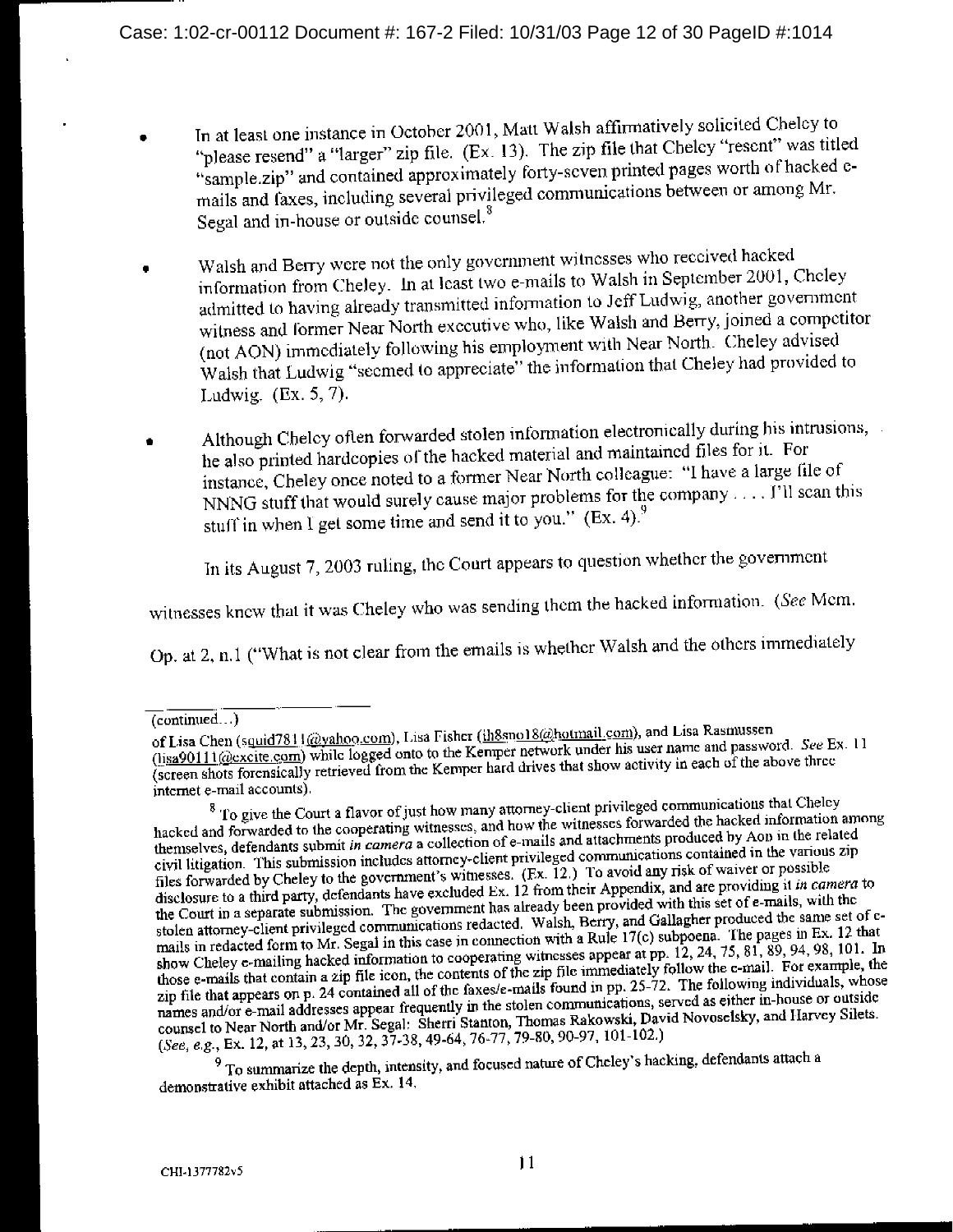knew that these alias emails were in fact sent by Cheley"); id, at  $\mathbf 1$  ("Defense exhibits show that in October 2001, anonymous person(s), whom the defense asserts to be Cheley, transmitted hacked material . . . to [Walsh and Berry]"); *id.* at 3 ("three of the government witnesses brought these anonymous e-mails to the attention of an FBI agent in a January 14, 2002 conversation"); id. at 4 ("Whereas the potential government witnesses suspected that the anonymous emails were simply attempts to destroy their credibility, Segal contends that the information contained in the emails was solicited by the witnesses and passed onto the Government").

However, there can be no genuine dispute, based upon the evidence summarized above and in previous briefs, and the actual string of communications between Cheley and the government's witnesses, that the witnesses knew it was Cheley who was sending them the hacked information. For example, the communications between Cheley and Walsh in the days immediately preceding Cheley's transmission of stolen information contemplate that Cheley was getting information from an improper source. (See, e.g., Ex. 7)("I don't want to go into details here as to what I have or can get and how I do it but if you're interested in knowing what Segal's plans are let me know a number to call"). Cell phone records establish that Walsh and Cheley spoke by phone for nearly fifteen minutes shortly after this e-mail. (Ex. 8.) Walsh then later carefully provided Cheley with work phone numbers for Berry and Gallagher, and made clear that Berry had a private fax machine in his private office. Moreover, Walsh was fully aware at this time that Cheley no longer worked at Near North. (See Ex. 5,6). In addition, Walsh's unsolicited reference to the "Zope" computer program manual in his initial e-mail response to Cheley demonstrates, at a minimum, that Walsh remembered that Cheley worked with the IT department at Near North. (See Ex. 6.) Given these circumstances, any argument that Berry and Walsh did not know that Cheley was the sender of the hacked information strains credulity.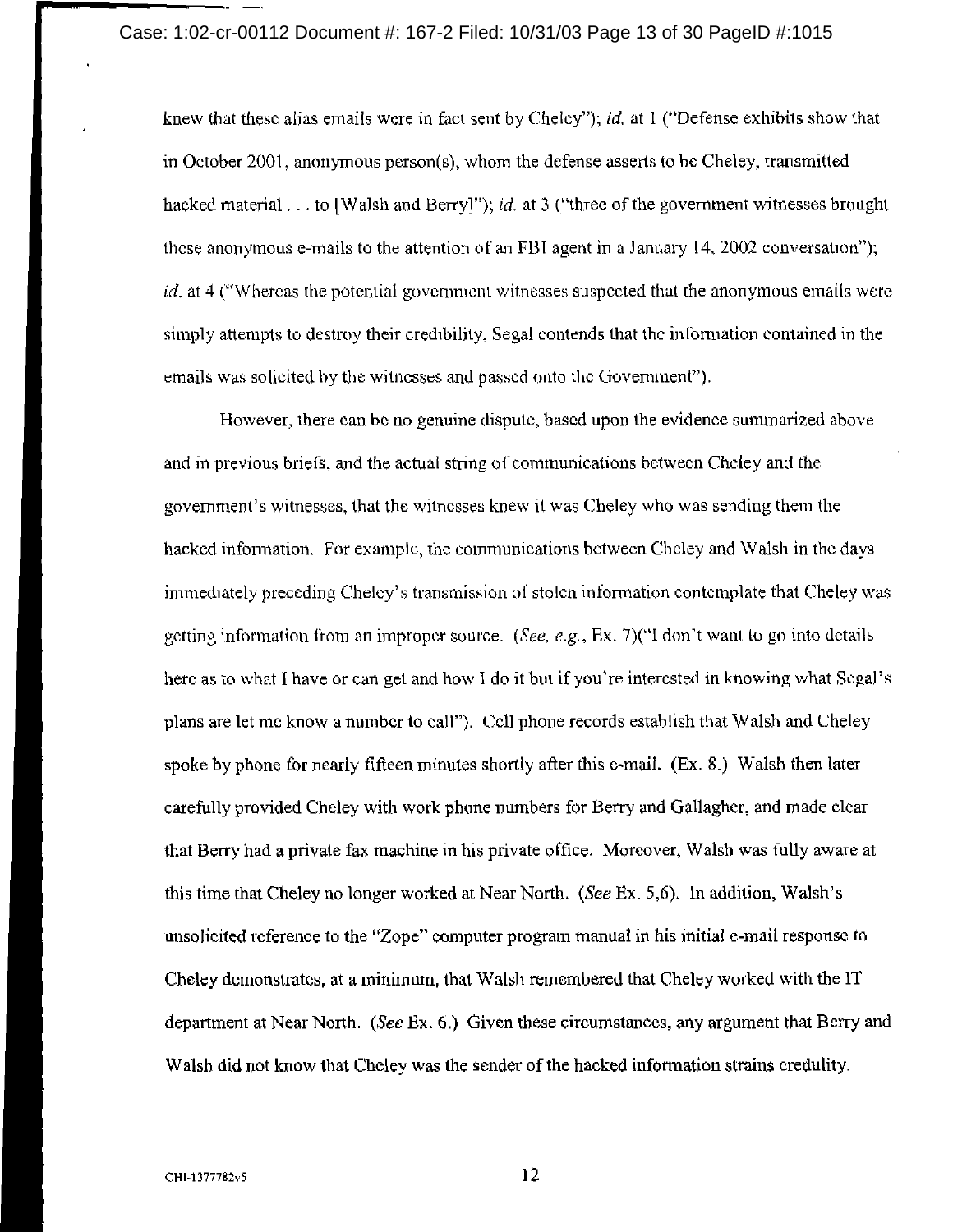In addition to questioning whether the witnesses knew that it was Cheley who was sending them hacked information, the Court also seemed reluctant in its August 7 opinion to accept the characterization of certain exchanges between Walsh and Cheley as "cover-up" emails. The Court's opinion quotes one of the "cover-up" e-mails that Walsh sent to Cheley, suggesting that it may have been sent in good faith: "The day after receiving the first zip file, Walsh emailed Chen the following message: 'I recognize that these were sent in error and contain information that upon first glance I did not wish to receive and you did not intend to send. Hence it has been deleted without any review." *Id.* at 2. The Court then notes that Cheley sent Walsh two other zip files of Near North information during October 2001. Id.

This e-mail suggesting that Walsh "did not wish to receive [Cheley's zip file]" and "deleted [it] without any review" is demonstrably bogus for several reasons. (Ex. 15). First, one month after Mr. Segal's arrest, Walsh provided the government with several pages of hacked emails that originated in the zip file that Cheley had sent him in October 2001, the very same file that Walsh falsely stated he "deleted without review." (Ex. 16). Second, neither Walsh nor the government can reasonably claim that Walsh "did not wish to receive" the information, because Walsh had explicitly asked Cheley, just two hours earlier, to "resend" the "larger" cache of hacked information. Third, the triggering event for Cheley to transmit the zip file to Walsh was an e-mail from Cheley to Walsh earlier in the day, in which Cheley expressed concern to Walsh that Cheley's true name might appear on the "file structure" of the zip file. (Ex. 17)("Did you get my e-mail on deleting the file structure of the document? I'm a little worried that there's a user name there.") Walsh, concerned about his own exposure, tried to put Cheley at ease with a formal falsely indicating that Walsh deleted the zip file without reviewing its contents response (Ex. 15)(e.g. "I did receive the instructions . . . , and will utilize [sic] it [sic] immediately) Hence,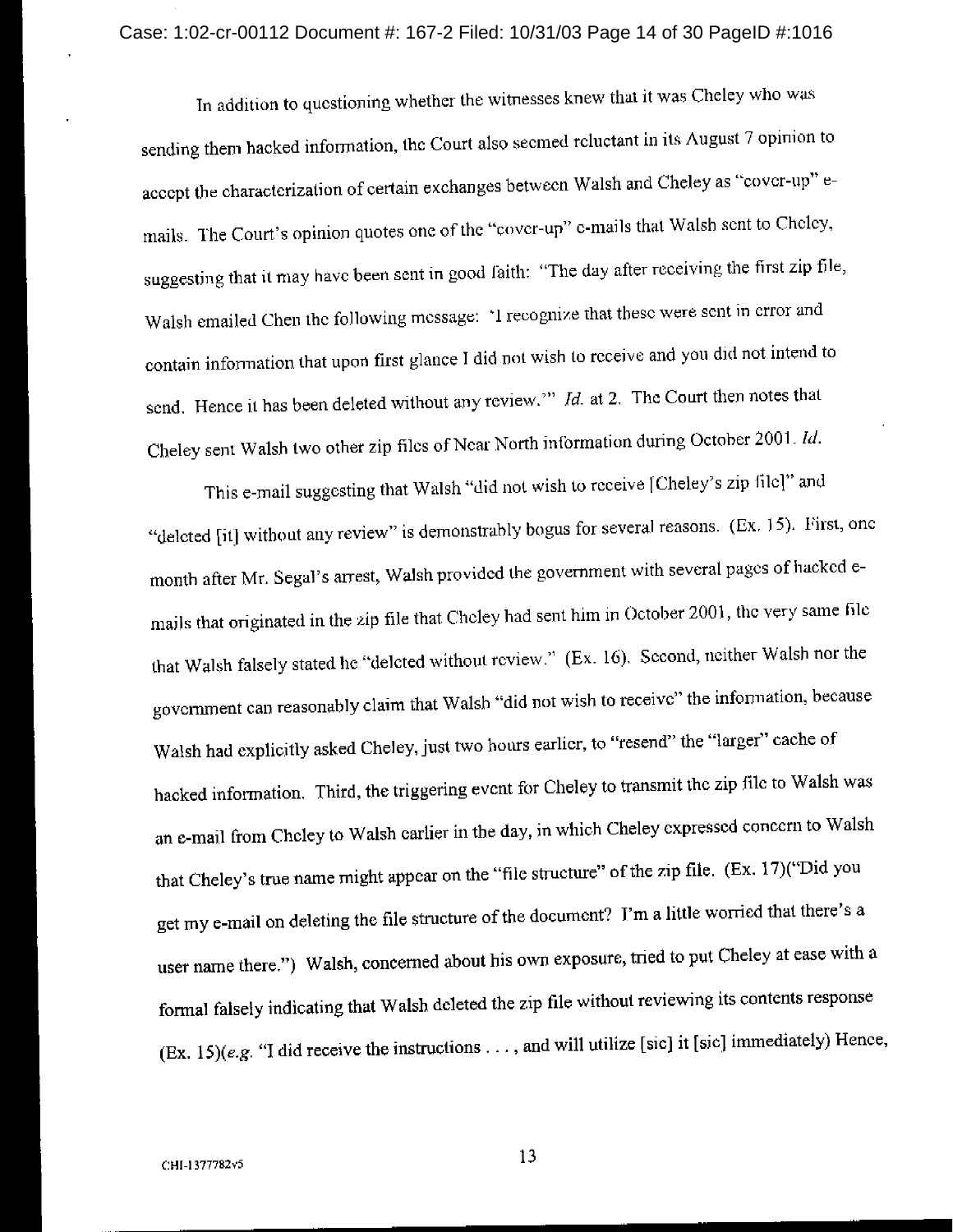it has been deleted without any review.") Not only is the tone between Walsh and Cheley inconsistent with their previous correspondence, but Walsh cleverly transformed Cheley's request to delete Cheley's name from the file structure into a "request" to "delete" all of the information sent. *Id.* Finally, just three hours before Walsh claims to have deleted the hacked information without any review, Walsh admitted to Cheley that "someone clse" had been able to open the zip file for him. (Ex. 18)("someone else got it open/thanks"). Based on the record before the Court, there is no good faith argument that the above e-mail was anything but a transparent and feeble attempt to cover Walsh's and Cheley's tracks, and that Walsh reviewed the entire file and shared it with other witnesses and, at least in part, with the government. (See

 $Ex. 19, 20$ )

### The Government's Exposure to the Hacking Activity **B.**

While the above facts inextricably link the government's witnesses to the hacker, there

are many facts tending to show that the government knew or should have known about its

witnesses' procurement of hacked information:

- The lead FBI case agent and one of the prosecutors advised counsel for Near North that they knew in the fall of 2001 that a cooperating witnesses had received "unsolicited" and "anonymous" e-mails containing confidential information about Mr. Segal and/or Near North. Walsh has similarly attested to having alerted the FBI of his receipt of purportedly "anonymous" e-mails in the fall of 2001. (Ex. 21.)
- On January 14, 2002, an FBI case agent met with the "three cooperating witnesses" and transcribed in her notes David Cheley's name, the street intersection near where he resides, and that Cheley was "sending anonymous e-mails" to the cooperating witnesses. The agent also transcribed the content of an attorney-client privileged e-mail between Mr. Segal and outside counsel regarding Near North's premium fund trust account, and indicated that the information came from an "e-mail sent by hacker." (Ex. 1.)
- On February 8, 2002, Walsh sent a hacked e-mail to the lead case agent's home e-mail address, claiming "[a]s noted in the past, from time to time I reccive these anonymously." The government has not produced any record of this February 8, 2002 exchange, nor has it produced any evidence or reports reflecting that Walsh had "noted" to the government his receipt of hacked emails "in the past." (Ex. 20).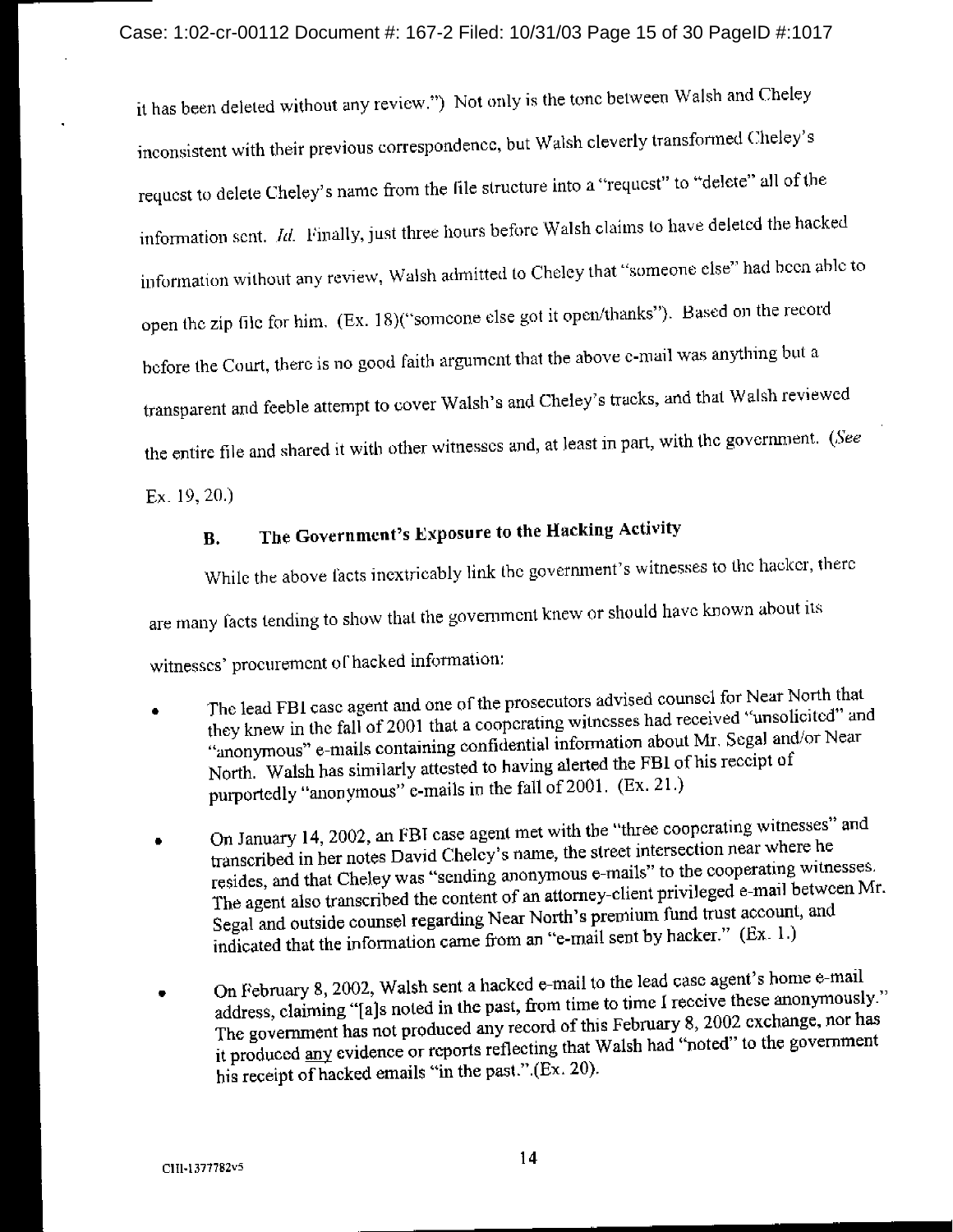- On March 4, 2002, Cheley sent Berry a hacked e-mail between Mr. Segal and Harvey Silets, Mr. Segal's former criminal defense counsel in this case. Berry has attested to forwarding a redacted version of the e-mail "to the FBI upon receipt." (See Ex. 22). Despite the obvious significance of such an event, the government has not produced any contemporaneous record of this exchange between its witness and the FBI in the spring of 2002.
- On September 19, 2002, two days after Near North's counsel met with the government to discuss the company's filing of a civil suit based on the hacking activity and the prosecutors' disavowal of any connection between Cheley and the cooperating witnesses, the lead case agent suddenly memorialized how more than six months earlier, Berry had received a defense camp e-mail between Mr. Segal and Mr. Silets.<sup>10</sup> (Ex. 23).
- The lead case agent also wrote a 302 on January 6, 2003 based on a telephonic conversation with Walsh. In this 302, the lead case agent stated that Mr. Walsh "had ă previously related that he had received unsolicited c-mails that contained what appeared to be c-mails of Michael Segal." (Ex. 24)(emphasis added). Again, the government has not produced any contemporaneous 302s or other memorialization of those instances where the witness "had previously related" that he received "unsolicited" e-mails.

In addition to these facts, defendants have identified at least one instance where the

government subpoenaed a witness to testify before the Grand Jury after her name appeared in a

hacked attorney-client privileged e-mail between Mr. Segal and his criminal defense counsel. In

the e-mail, Mr. Segal identified a former Near North employee "with helpful information and

potential specific information as to our key issues." Later, the witness, a relatively low-ranking

employee in Near North's accounting department, testified before the Grand Jury. It is unclear

on what date, if any, the government first interviewed this witness because defendants have not

been provided with any 302 memorializing her interview. Id.

 $10$  After reading the agent's field notes from which this 302 was written, it is obvious that the agent failed to include in the 302 significant pieces of information provided by Dana Berry during this September 19, 2002 phone call. For example, the last two items in the agent's field notes read as follows. "I know the name Dave Sheley vaguely but couldn't pick them [sic] out of the line-up. Matt had met w/ him once re." (Ex. 10). While the abrupt ending of the raw field notes (without ever identifying the subject matter of Walsh's meeting with Cheley) is odd in and of itself, the fact that the agent selectively omitted information regarding a meeting between the hacker and one of the government's witnesses from his report raises concerns about the factual completeness of, and exclusion of potential *Brady* material from, this and other 302 reports maintained in this case.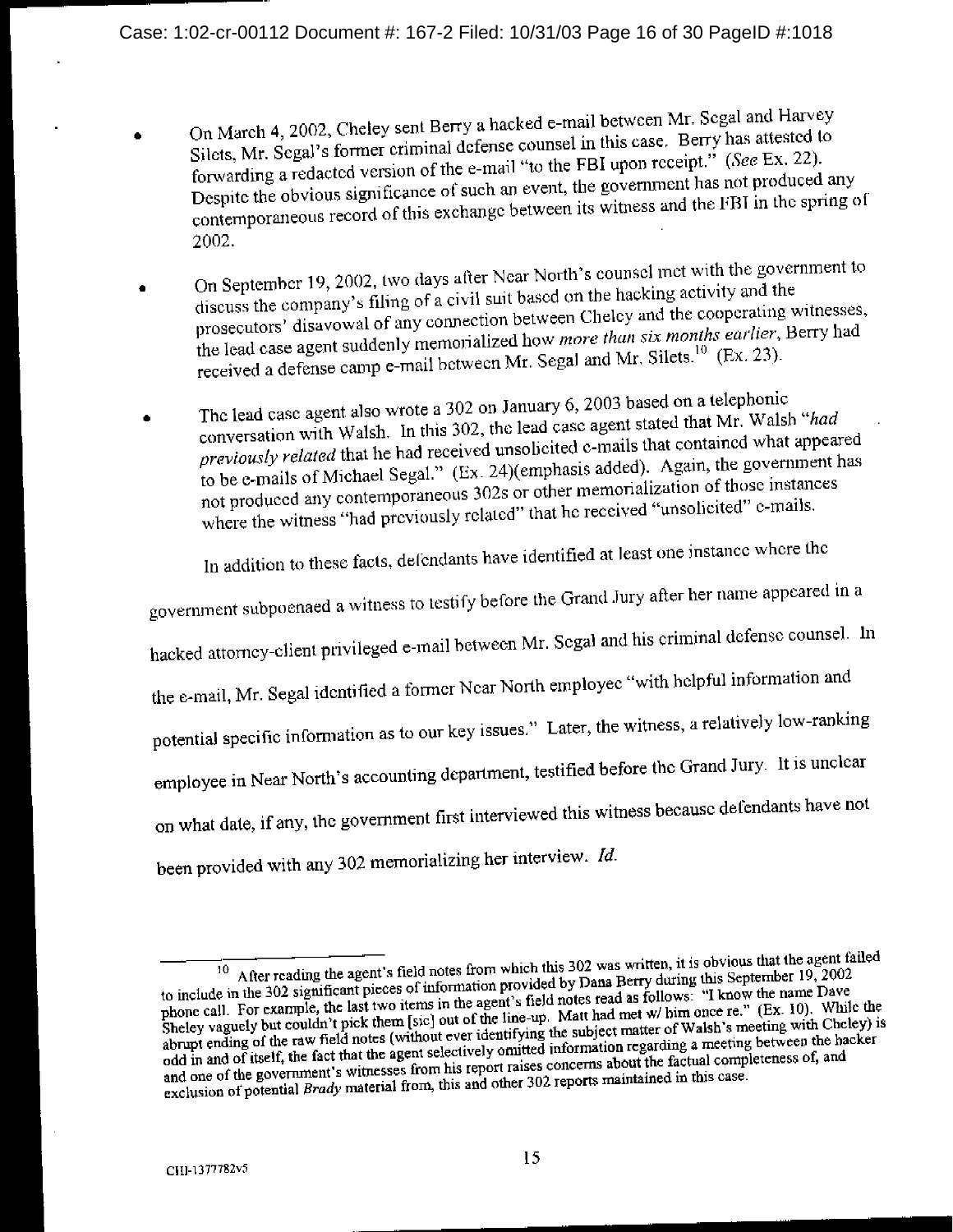## The Abundance of Unmemorialized Contacts Between the Government and  $\mathbf{C}$ . **Its Cooperating Witnesses**

A third area of facts critical to this motion is the vast number of unmemorialized

conversations that appear to have taken place between cooperating witnesses and the

government. These numerous unreported government interviews underscore the need for an

evidentiary hearing, to determine exactly what the government was being told by its witnesses,

and whether the government knew or should have known that its witnesses were feeding them

illegally seized information. Below are just a few illustrations:

- Berry signed and submitted an affidavit in the related civil litigation, attesting that "at the time of Walsh's receipt of the first [purportedly anonymous] e-mail [from Lisa Chen], I had already been extensively interviewed by the U.S. Department of Justice regarding [Near North] and Segal." (See Ex. 22). The first known e-mail that Walsh received from Lisa Chen is dated October 1, 2001. While Berry has sworn that by October 1, 2001 he had already been "extensively interviewed" by the government, the first Dana Berry interview memorialized in a 302 and produced to the defense occurred on October 23, 2001.
- Tim Gallagher, like Berry and Walsh, joined Aon after leaving Near North in the summer of 2001. While Walsh was laying the groundwork with Cheley, Walsh forwarded to Gallagher at least some of Walsh's e-mail correspondence with Cheley. (See, e.g. Ex. 25). Between September 2001 and July 2002, Gallagher placed approximately sixty-six calls from his cell phone to the FBI main number, or to an FBI agent's cell phone number. (These sixty-six calls do not include any return or incoming calls received by Gallagher on his cell phone, or any calls that Gallagher placed to or received from the FBI at his home or office phones.) Twenty-one of these calls occurred before Mr. Segal's arrest and the execution of multiple search warrants on January 26, 2002. Mysteriously, the government's case file contains only two 302s for Gallagher, one dated January 23, 2002 and one dated July 12, 2002. The former is one sentence long and merely memorializes Gallagher's call to Mr. Segal to set up the Saturday meeting where Segal was ultimately arrested. The remaining contacts between Gallagher and the government are never memorialized in any investigative report.
- Tom McNichols is a former Near North CFO who left Near North in January 2002, less than a week before Mr. Segal's arrest. He began cooperating with the government,  $\bullet$ however, at least as early as October 18, 2001, the date of the first Source 302 attributable to him. Based on McNichols' cell phone records, he either placed or received (on his cell phone alone) approximately 225 phone calls to or from an FBI number between October 24, 2001 (the earliest date that the defense has been able to obtain cell phone call detail for McNichols) and June 18, 2002. Approximately 150 of those calls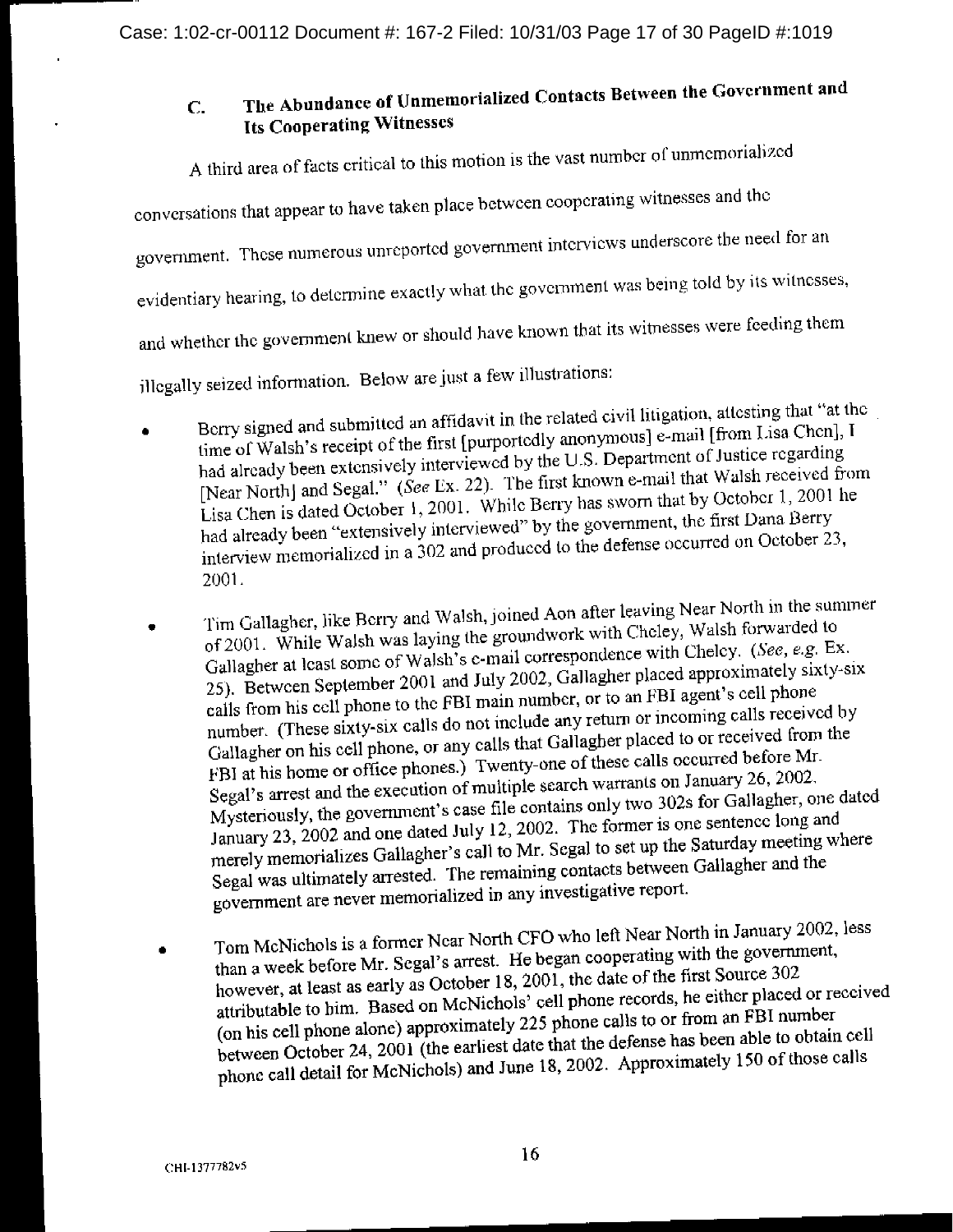occurred before Mr. Segal's arrest on January 26, 2002. Despite this voluminous number of calls, only a tiny fraction of Mr. McNichols' contacts with the FBI arc memorialized contemporaneously in 302s.

The same can be said for Walsh and Berry. Defendants can identify at least ten calls that Walsh placed and at least eleven calls that Berry placed to the FBI main number or the lead agent's cell phone number between February 14, 2002 and April 9, 2002 (*i.e.* during Cheley's hacking spree) that are not memorialized in a 302 or in any field notes in the confidential source files.

### Newly-Discovered Hacked Evidence in the Government's Possession  $\mathbf{D}$

Several weeks after the Court's August 7, 2003 ruling, the defense finally received a significant amount of additional discovery relevant to this motion. On September 18, 2003, the government produced copies of the 1A material maintained by the FBI in this case. Among these materials is additional hacked information that the government received from one of its closely-cooperating witnesses on February 26, 2002, approximately six weeks after a government case agent had noted that Cheley was sending anonymous e-mails to the cooperating witnesses. On February 26, 2002, the government received approximately twenty pages of printed e-mails from a confidential "Source" witness (believed to be Walsh).<sup>11</sup> (Ex. 16). The 1A envelope describes the enclosed e-mails as "Various Documents -- Primarily E-mails From Source Re: Near North Insurance - Michael Segal." Id. The first two pages in the 1A envelope (Bates No. 3271-72) are a printout of an August 28, 2001 e-mail from a Near North executive to Mr. Segal, describing a conversation between the executive and another Near North employee about whether the employee was going to leave Near North for a competing insurance brokerage firm. Id. The e-mail specifically discusses Near North's premium fund trust account.

<sup>&</sup>lt;sup>11</sup> Walsh is either a recipient or author of many of the e-mails provided to the government on February 26, 2002, and therefore the defense believes that Walsh is the Source for these materials.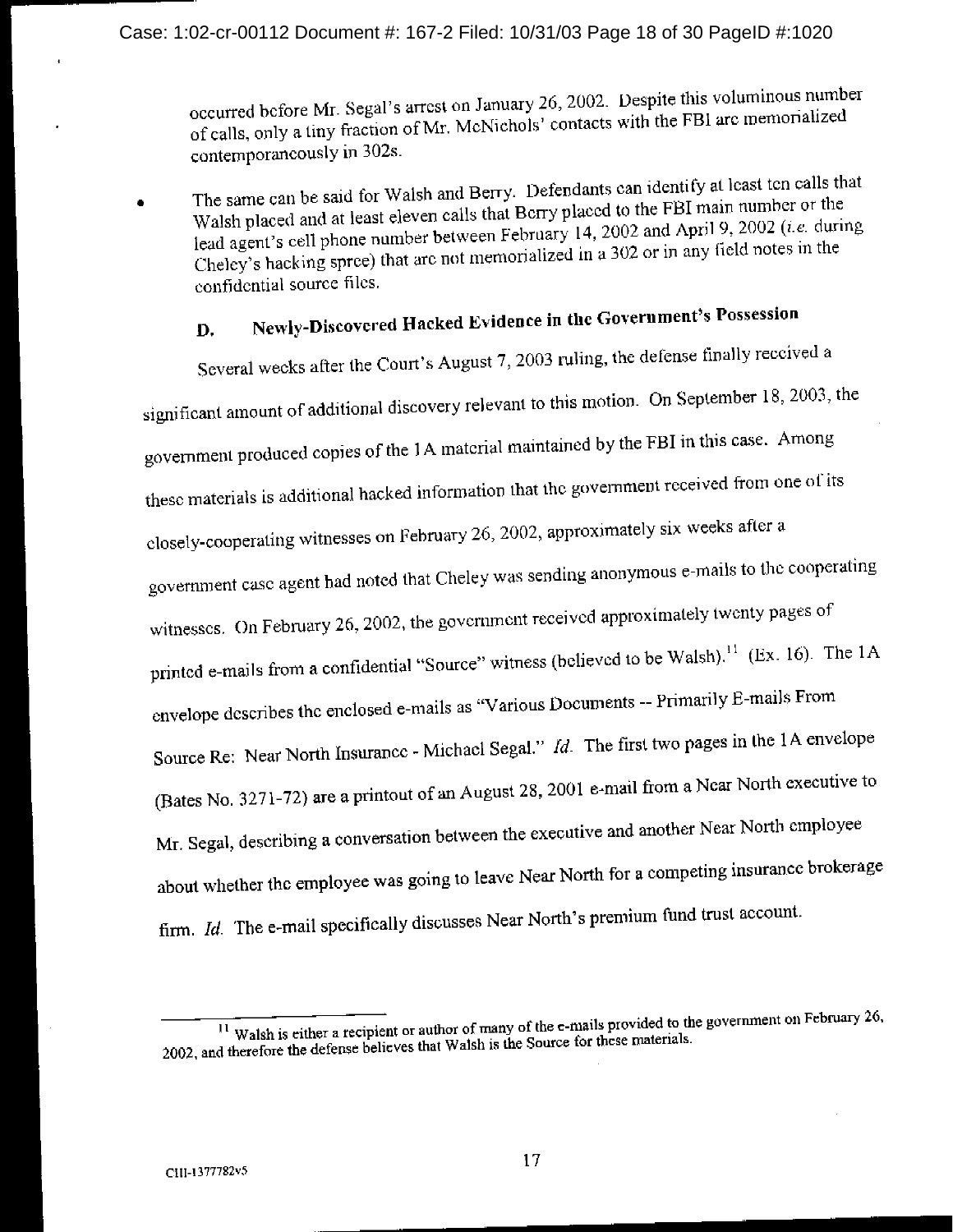The content, font, and pagination of the e-mail printout found in the February 26, 2002 1A file (Bates No. 3271-72) match perfectly with the printout of a hacked e-mail that Cheley sent to Matt Walsh in a zip file on October 1, 2001, along with dozens of other confidential and/or attorney-client communications. (Compare Ex. 26 with Ex. 27.) The legend "notes6.txt" that appears at the top of the hacked e-mail in the FBI 1A envelope (Ex. 26) corresponds with the "notes6" legend that appears at the top of the same hacked e-mail produced by Aon in the related civil litigation. (Ex. 27). The heading and format of this email differs markedly from that of other c-mails provided to the government by Walsh that were printed from a user's screen with standard email software, and it is readily apparent from the face of the document that the text has been downloaded and "cut-and pasted" from some other source.  $Id$ . In addition, the government has not produced any written record (contemporaneous or otherwise) of the February 26, 2002 meeting in which Walsh provided these e-mails to the government.

While this apparently undocumented exchange of information is nothing new in this case, it once again illustrates the defendants' need for an evidentiary hearing. Without one, the defense and the Court have no way of determining, among other things, what Source (Walsh) told the government about the origin of the e-mails he was deliveries to the government whether the government solicited or rewarded its source in connection with the stolen e-mails, and whether the government knew or should have had additional reason to know that this e-mail had been hacked (falling so closely on the heels of a fellow agent's notes only weeks earlier, confirming that Walsh had received e-mail from a hacker).

### **LEGAL FRAMEWORK FOR ANALYSIS** IV.

The Court is already familiar with the law applicable to this motion. In determining whether a private party has acted as an "instrument or agent" of the government for purposes of the Fourth Amendment, courts are to consider: 1) whether the government knew of and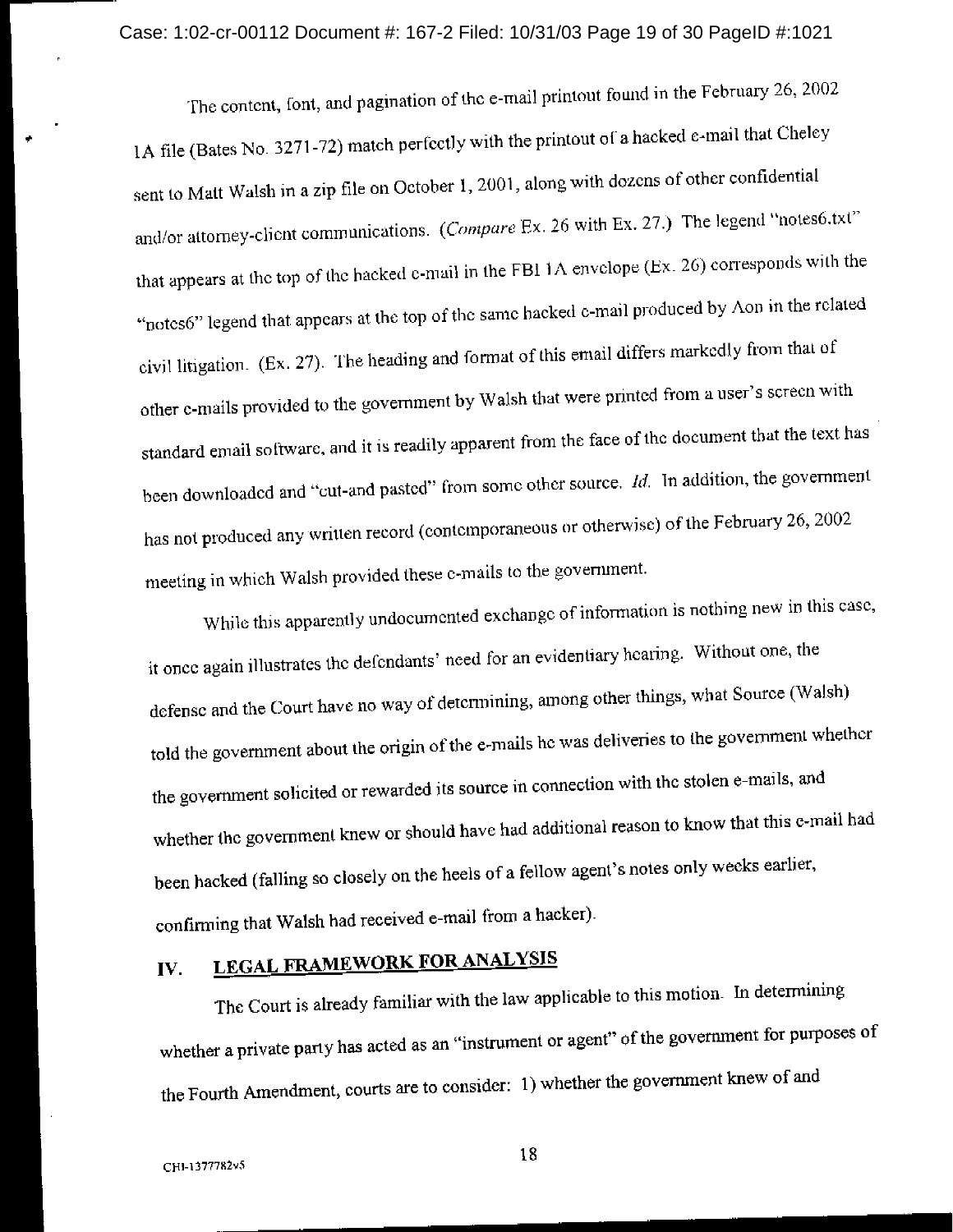acquiesced in the private party's intrusive conduct; 2) whether the private party's purpose for conducting the search was to assist law enforcement efforts or to further his or her own ends; and 3) whether the private party acted at the request of the government or whether the government offered the private party a reward. See United States v. Crowley, 285 F.3d 553, 558 (7th Cir. 2002); United States v. Shahid, 117 F.3d 322, 325 (7th Cir. 1997); United States v. Feffer, 831 F.2d 734, 739 (7th Cir. 1987). Courts decide whether a private party acted as an "instrument or agent" of the government on a case-by-case basis and in light of all the circumstances. United States v. Koenig, 856 F.2d 843, 847 (7th Cir. 1988); Feffer, 831 F.2d at 739. The movant has the burden of proof and must show by a preponderance of the evidence that the private party acted as an instrument or agent of the government. Shahid, 117 F.3d at 325; Feffer, 831 F.2d at 739.

The defendants need not prove that the government explicitly asked the private party to conduct a search on its behalf, nor must a defendant present "clear" evidence that the private party acted as an agent, or even that the government acted improperly. United States v. Stein, 322 F. Supp. 346, 348-49 (N.D. Ill. 1971)(despite no "clear" evidence that the private party acted as the government's agent and no finding that the government acted improperly, court granted defendant's motion to suppress documents allegedly stolen by a private party who shared the defendant's office; because the government displayed "a clear pattern . . . to procure the cooperation of [the private party]," the court had "ample reason to believe that [the private party] thought the government would reward him for turning over [the] records," and the government was not "totally divorced" from the gathering of the stolen information); Knoll Assocs., Inc. v. Federal Trade Comm., 397 F.2d 530, 535 (7th Cir. 1968)(where employee stole documents from his employer, and the FTC knew of the theft but nonetheless accepted and used the documents against the defendant in an FTC hearing, court found that the FTC violated the Fourth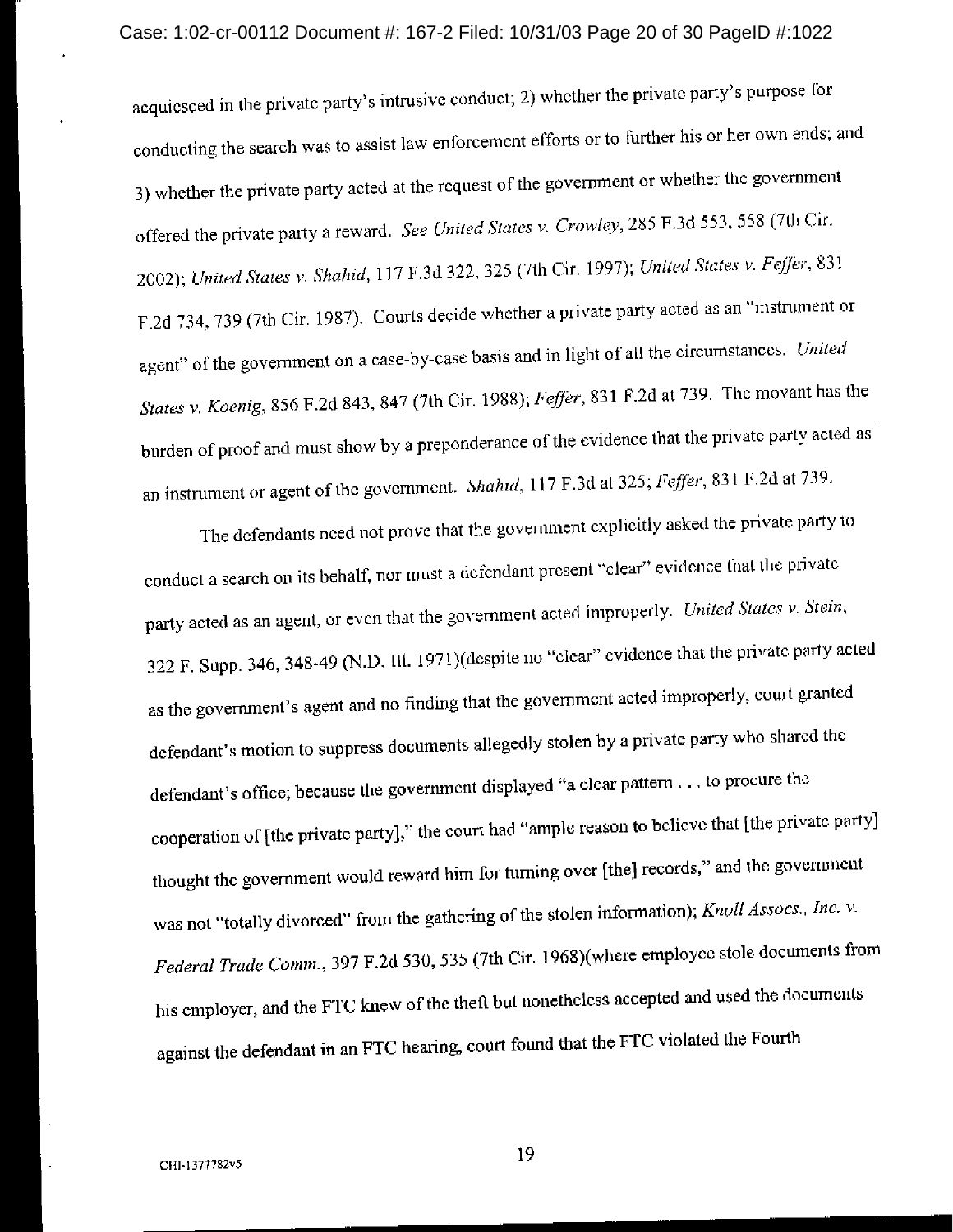Case: 1:02-cr-00112 Document #: 167-2 Filed: 10/31/03 Page 21 of 30 PageID #:1023

Amendment and suppressed evidence). Nor can the government avoid the Fourth Amendment's reach by turning a blind cye to illegal private searches by cooperating witnesses. See United States v. Mekilan, 505 F.2d 1320, 1328 (5th Cir. 1975)("If government officials were aware, or should have been aware, that [the witness] was removing and copying records for [the government's usel, [the government] will not be permitted to stand by or blink [its] eyes and accept the benefit of her activities").

Where, as here, resolution of factual issues is necessary in deciding whether evidence was obtained in violation of the Fourth Amendment, courts should conduct an evidentiary hearing. See United States v. Sims, 879 F. Supp. 883, 888 (N.D. Ill. 1995)(quoting Nechy v. United States, 665 F.2d 775, 776 (7th Cir. 1981)). The party requesting the evidentiary hearing must show that there are disputed issues of material fact necessitating a hearing. Sims, 879 F. Supp. at 888. As long as the factual issues presented are "definite, specific, detailed, and nonconjectural," an evidentiary hearing is justified. Id. (quoting United States v. Hamm, 786 F.2d 804, 807 (7th Cir. 1986)).

#### $V$ . **ARGUMENT**

### The Government Acquiesced in its Witnesses' Procurement of Hacked A. **Information**

Based on the record available to date, the government's conduct in this case epitomizes acquiescence in its cooperating witnesses' participation in an illegal private search, which in turn relied upon pervasive hacking into defendants' computer network system by Cheley. In at least five separate instances during its investigation and prosecution of this case, starting in the fall of 2001 and continuing through March of 2002, the government either had reason to know (or was flat out told) that its closely-cooperating witnesses were receiving hacked information. Indeed, by no later than January 14, 2002, the government knew the hacker's name and knew where he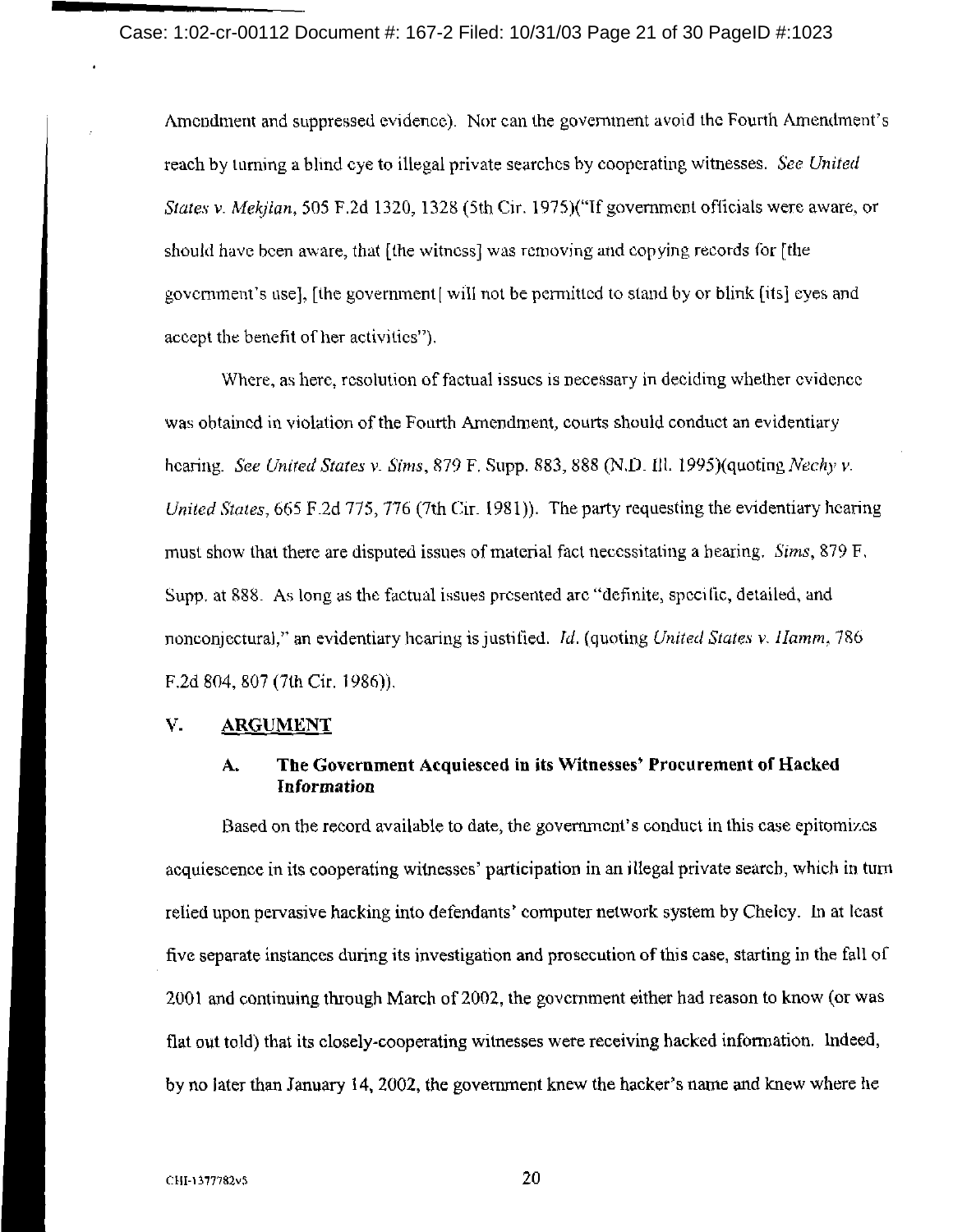lived. Yet the government cannot point to a single piece of paper memorializing any government effort to stop the hacking activity, or any effort to admonish its cooperating witnesses not to provide it with knowingly hacked information.

A simple timeline of the key events drives this point home. Walsh has attested to having alerted the government "in the fall of 2001" that he was receiving "anonymous" e-mails containing confidential communications regarding Mr. Segal and/or Near North.<sup>12</sup> (Ex. 21.) The government did nothing at this point to stop the hacking activity or its witnesses' receipt of hacked material. On January 14, 2002, an FBI agent met with the cooperating witnesses and transcribed the contents of an attorney-client privileged e-mail between Mr. Segal and Near North's in-house counsel relating to Near North's premium fund trust account, the centerpiece of the government's case against Mr. Segal. The agent noted that the cooperating witnesses obtained the information from an "e-mail sent by hacker." The agent transcribed in her field notes Cheley's name, a street intersection near his residence, and that Cheley was "sending anonymous e-mails to these three  $(?)'$ . The government did nothing at this point to stop the hacking activity or its witnesses' receipt of hacked material. On February 8, 2002, Walsh forwarded another hacked e-mail to the lead case agent at the agent's home e-mail address. The agent has no record of recciving this e-mail, and never made any report or other record of its receipt. The government still did nothing to stop the hacking activity or its witnesses' receipt of hacked material. On February 26, 2002, Walsh provided the lead case agent with a stack of printed e-mails involving Mr. Segal and/or Near North, including one that the cooperating witness had solicited and received from Cheley in a zip file. The hacked e-mail referenced Near North's premium fund trust account, the e-mail's font, pagination, and appearance were

 $\frac{12}{12}$  The lead case agent and one of the prosecutors have similarly admitted to receiving this information from Walsh in the fall of 2001.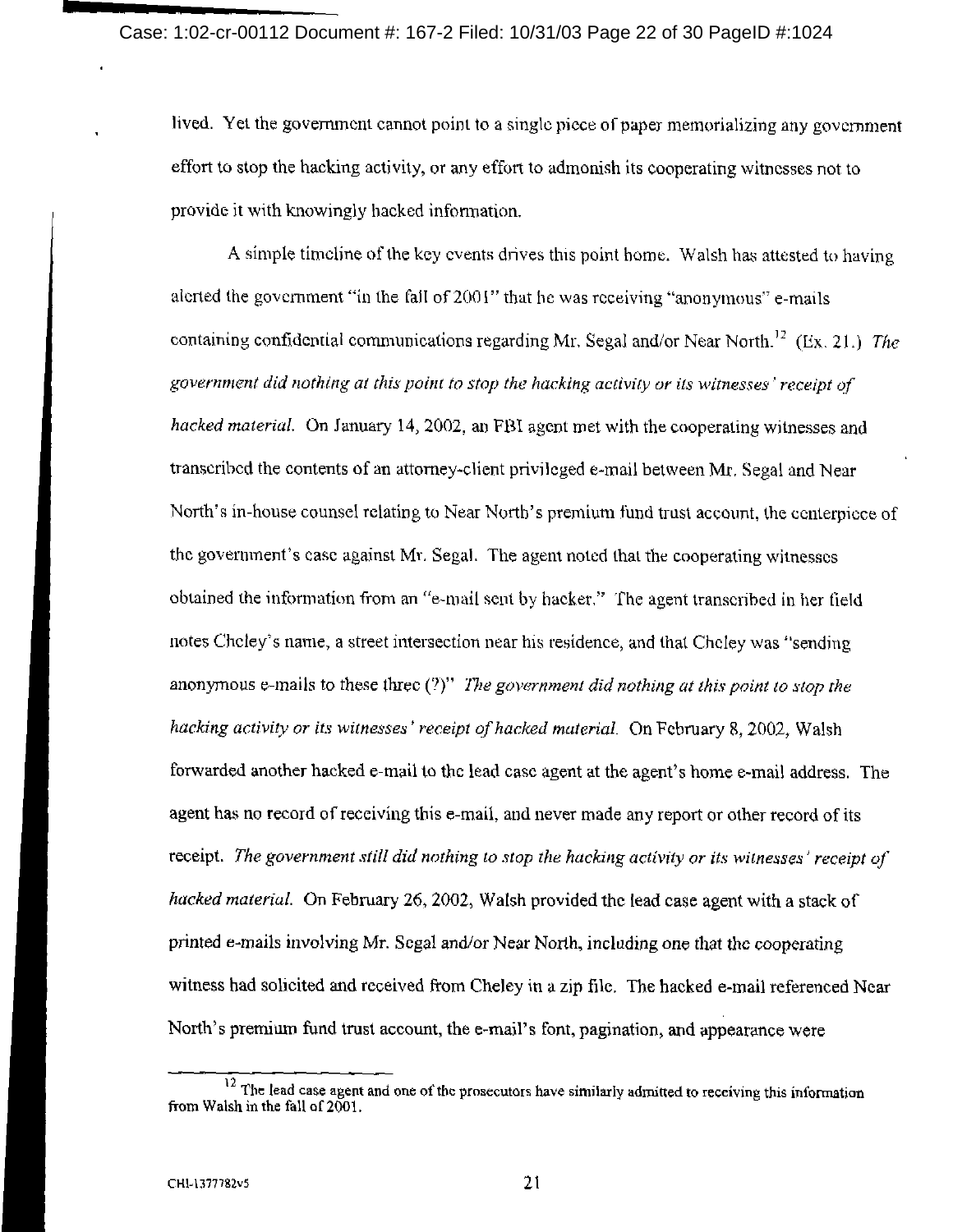substantially different from the rest of the e-mails in the stack, and the e-mail was clearly downloaded and "cut-and-pasted" from some other source. The FBI agent failed to document the conversation in which he received the stack of e-mails. The government still did nothing to stop the hacking activity or its witnesses' receipt of hacked material. On or around March 4, 2002, six weeks after Mr. Segal's arrest, Cheley sent Berry an attorney-client privileged e-mail between Mr. Segal and Harvey Silets, Mr. Segal's then-criminal defense counsel. Berry has attested to alerting the FBI about this and forwarding a redacted version of the email to the FBI "upon receipt." (Ex. 22.) The government did nothing to stop the hacking activity or its witnesses' receipt of hacked material. In fact, the FBI agent failed to memorialize this event (i.e. a cooperating witness's receipt of a post-arrest, *defense camp* e-mail) until six months later, after prosecutors had vehemently denied in a meeting with Near North's counsel any connection whatsoever between Cheley and the cooperating witnesses.

Cheley's hacking continued until April 23, 2002 when Near North (not the government) put an end to it. Were it not for Near North's own detection mechanisms, Cheley might very well still be hacking today. According to Webster's, the term "acquiesce" means "to consent or comply without protest." Webster's II New College Dictionary, at 10 (2001). Here, the government repeatedly consented to and complied with its witnesses receipt of hacked information, without the slightest sign of protest or even faint concern. The government's conduct in this case is garden-variety acquiescence in its witnesses' procurement of hacked material, and that acquiescence supports a finding that the cooperating witnesses were acting as agents of the government while receiving the fruits of illegally obtained evidence.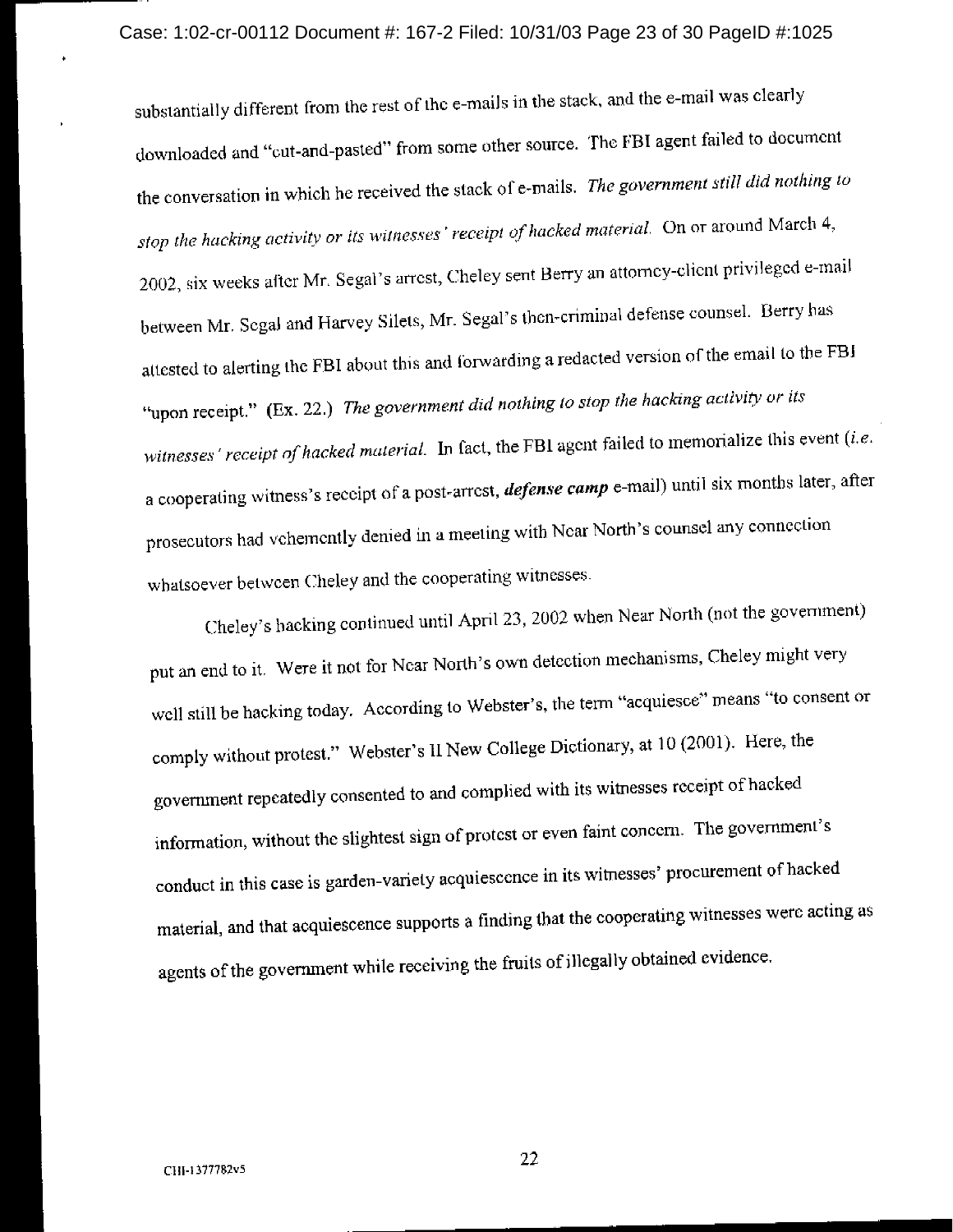### The Witnesses Procured The Hacked Information To Help The Government, **B.** Which, In Turn, Would Further Their Own Ends

The defense has presented compelling evidence that the cooperating witnesses who solicited and received hacked information did so to help the government. Before recapping that evidence, however, we first turn to a threshold issue, whether the witnesses' motivation to help the government is truly inconsistent with their desire to gain personal benefit.

In its August 7, 2003 ruling, the Court noted what it described as inconsistent arguments made by Mr. Segal about the cooperating witnesses' motivation in procuring the hacked information. The Court indicated that, in his motion for an evidentiary hearing, Mr. Segal contended that the witnesses procured the stolen information to help the government, yet, in his response to the government's motion to quash the Perkins Coie subpoena, Mr. Segal suggested that the cooperating witnesses were motivated by an improper business-related purpose. (Mem. Op. at 11.) The Court noted that any contention that the witnesses were motivated by improper business-related reasons weighs against a finding that the cooperating witnesses acted as government agents.

Mr. Segal agrees that a private party who conducts an illegal search solely for his or her personal benefit is less likely to be deemed a government agent than a private party who derives no personal benefit from conducting the search. However, it is unrealistic to treat the motivations to help the government, on one hand, and to benefit personally, on the other hand, as being mutually exclusive. This is especially true in this case, where the cooperating witnesses' pecuniary interests are tied directly to the government's investigation and prosecution of Mr. Segal. Put simply, the more the cooperating witnesses helped the government bury Segal and Near North, the more the witnesses stood to gain financially (since they had become competitors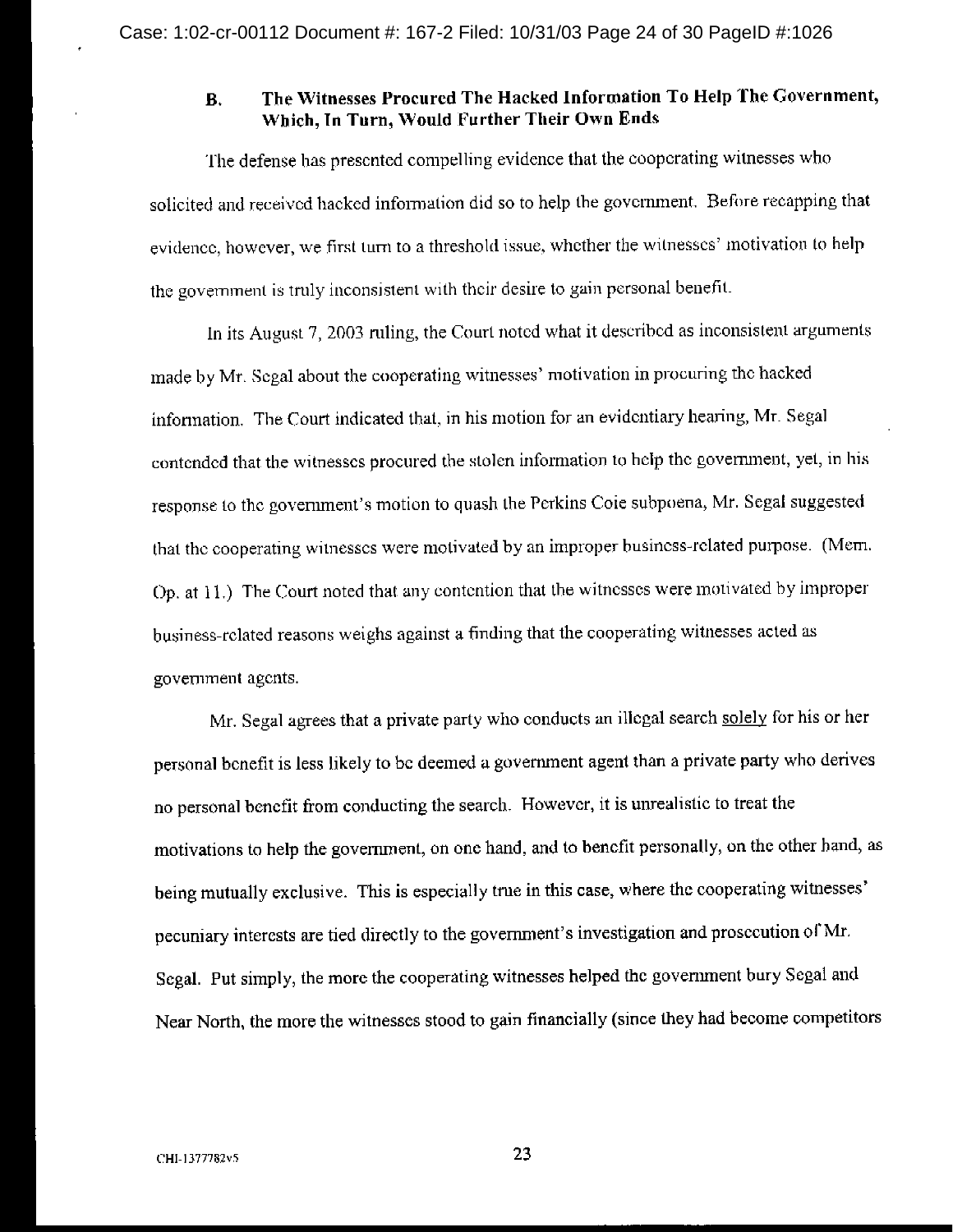of Near North as producers at a competing insurance brokerage). There is nothing inconsistent or contradictory about these dual motivations.

Given that the witnesses' motivation to help the government is consistent with a desire to benefit personally, Mr. Segal identified specific facts in the earlier briefing tending to show that the cooperating witnesses procured the hacked information to help the government. First and foremost, cooperating witnesses Walsh, Berry, and Gallagher no longer contest that they received stolen Near North property from Cheley. Instead, they have resorted to a tellingly brazen "defense" in the civil case that is central to this motion in many respects. At a discovery conference in the civil case last April, the cooperating witnesses' attorney, Eric Brandfonbrener, represented to the court: "We're not using these e-mails except in connection with our cooperation with the government." (Ex. 28.) Brandfonbrener further stated that "we're not using these e-mails for any purpose, and  $\dots$  these e-mails are only going to the FBI." Id.

In its August 7, 2003 order, the Court suggests that this statement, when read in context, "only indicates that the emails were forwarded to the FBI in order to protect the witnesses from a potential set-up by Segal and NNIB, not that they were being forwarded to substantively assist the government." The defendants respectfully disagree. While the witnesses' counsel flipflopped throughout the civil case hearing on exactly why his client forwarded hacked material to the government, he unequivocally declared at one point that Walsh accepted hacked information and provided it to the FBI in September 2001 because he thought it "might be relevant to the government's investigation." (Ex. 28, at 71-72)("[W]hen a person named David Cheley contacted Matt Walsh in September of 2001 saying he had information regarding Near North, Mr. Walsh agreed to accept it and Mr. Walsh told the F.B.J. about it. This is not information that's being used for competitive purposes. This is not information that he is cliciting for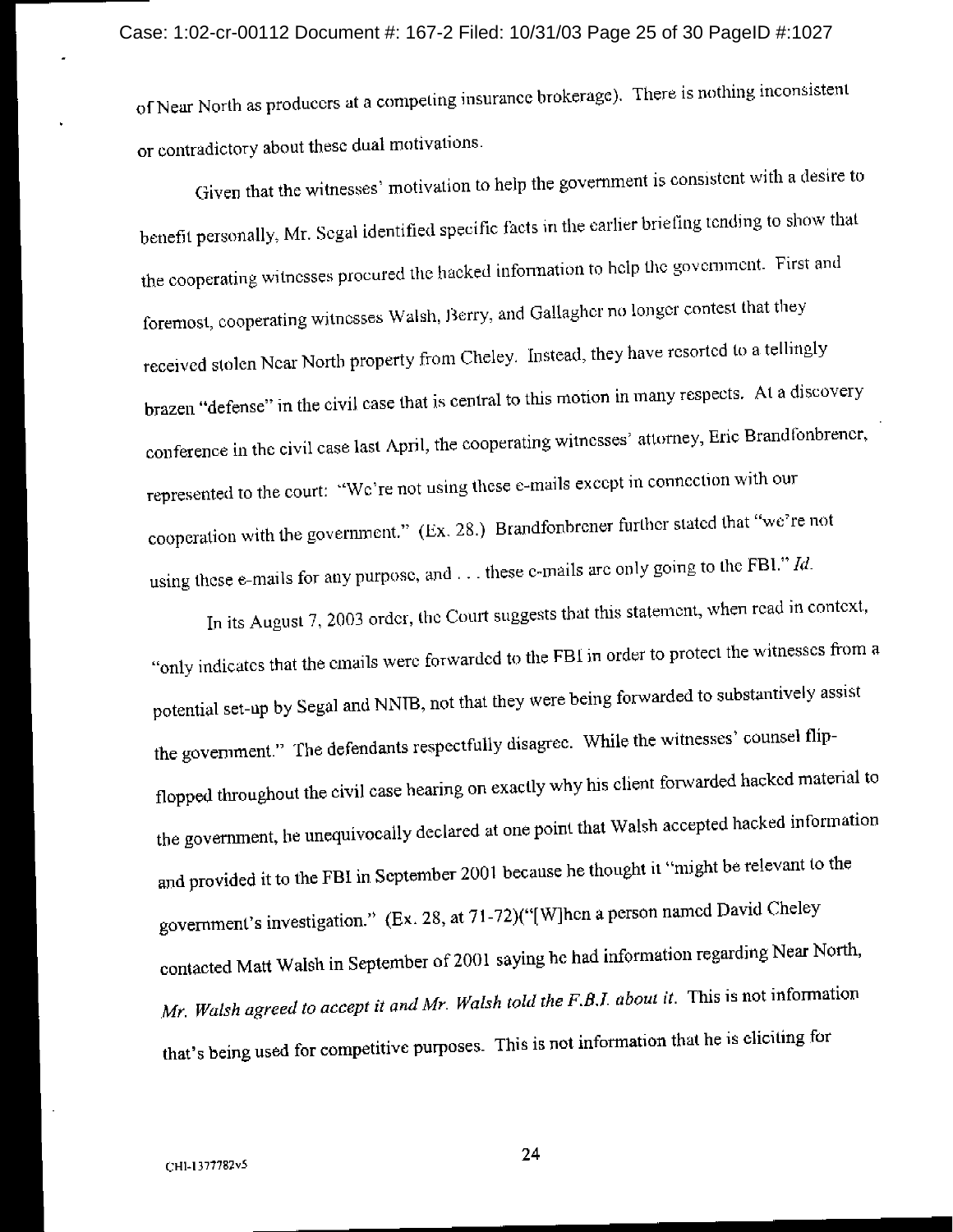himself. This is information he thought might be relevant to the government's

investigation.")(emphasis added).<sup>13</sup> Therefore, it is clear from the cooperating witnesses' own agent's statements that their participation in the hacking activity, and the provision of the fruits of the hacking to the FBI, were done primarily to assist the government in its investigation and prosecution of the defendants. Id.

### The Government Has Provided the Cooperating Witnesses With Substantial  $\mathbf{C}$ . Rewards

Turning to the third factor, there are numerous instances in the course of this

investigation and prosecution where the government appears to have gone out of its way to

protect and reward its cooperating witnesses. While the government always has a legitimate

interest in protecting its key witnesses from harassment or unnecessary hardship, the treatment

and rewards afforded the cooperating witnesses in this case seem extraordinary.

Again in the interest of brevity, defendants will summarize some of the rewards that the defense is aware of that the government has provided to its cooperating witnesses Walsh, Berry, and/or Gallagher<sup>14</sup>:

- The government has steadfastly maintained a hostile attitude toward the civil suit brought by Near North against these witnesses (before the government had initiated its prosecution of Mr. Segal), going so far as to identify the civil suit in a bill of particulars as the sole instance of purported "retaliatory litigation" alleged in the RICO count facing Mr. Segal. (See Segal Mem. at 22-23) The witnesses have predictably leveraged the government's characterization of the case as "retaliatory litigation" before other tribunals and in the marketplace.
- The government has provided the witnesses with advance knowledge of the government's investigation, which the witnesses, in turn, have used to persuade Near North employees and/or business partners to leave Near North in favor of

<sup>&</sup>lt;sup>13</sup> The notion that Mr. Segal orchestrated Cheley's hacking activity to "set-up" or "intimidate" the cooperating witnesses is as unfounded as the cooperating witnesses' claim that the hacked e-mails were sent to them anonymously. There is not a shred of evidence to support such a theory.

<sup>&</sup>lt;sup>14</sup> Defendants refer the Court to Mr. Segal's Memorandum in Support of his Motion for an Evidentiary Hearing ("Segal Mern."), filed on June 10, 2003, and his Reply in Support of his Motion for a Evidentiary Hearing ("Reply"), filed on August 1, 2003, for a more detailed explanation of these rewards.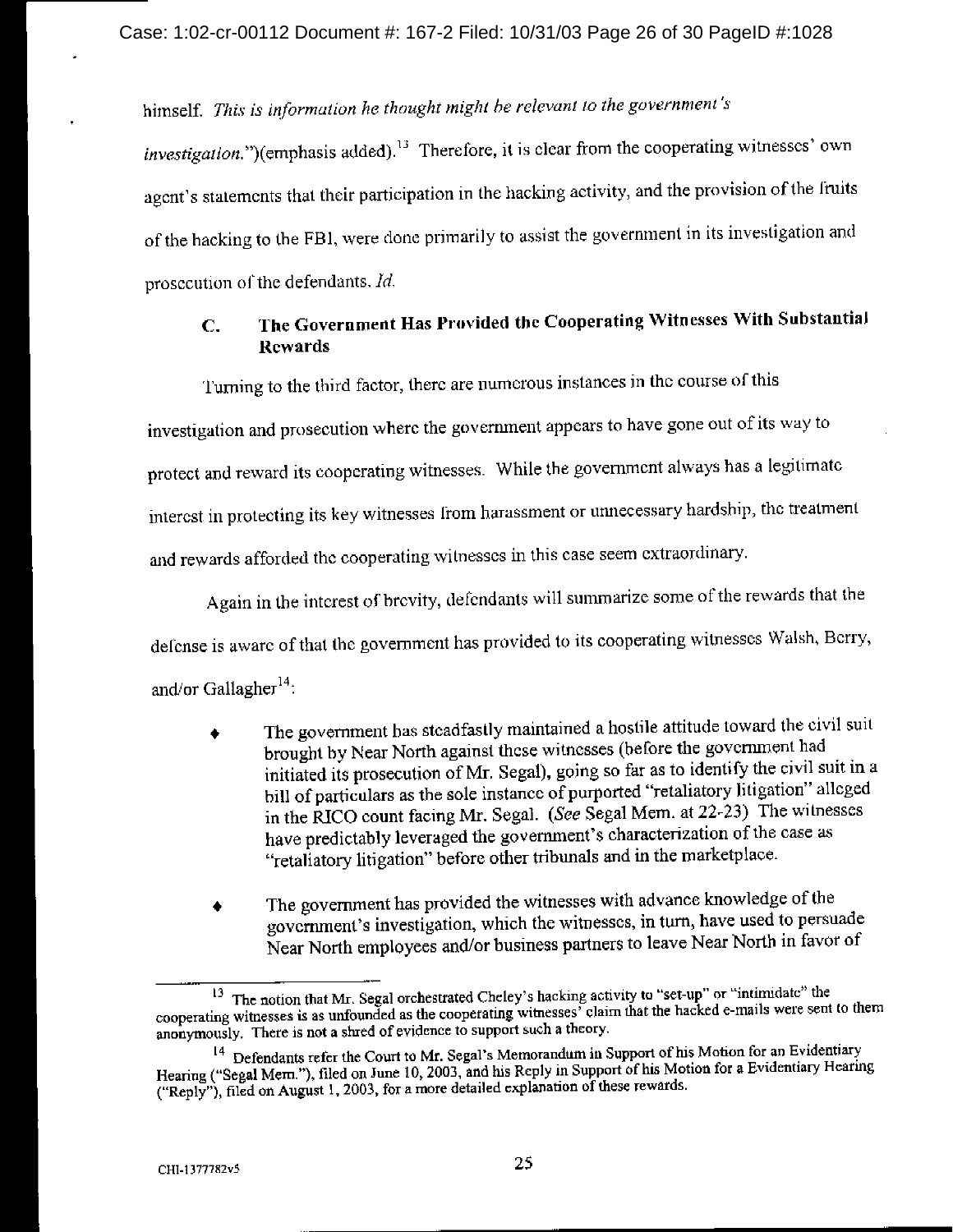Aon. (See Segal Mem. at 23.) The witnesses also aggressively spread word of Mr. Segal's arrest to the media. Indeed, on January 28, 2002, the Monday following Mr. Segal's Saturday arrest, Walsh called three different Chicago television and radio stations beginning at 6:30 a.m., and Gallagher placed six calls to the Chicago Tribune between 7:26 and 8:08 a.m. The defense understands that the government did not issue a press release regarding Mr. Segal's arrest until the afternoon of January 28, 2002.<sup>15</sup>

- The government appears to have provided its witnesses' private counsel an unsigned copy of the first superseding indictment, the same day that the indictment was entered on the Court's docket; the document appears to have been quickly routed to one of the witnesses, who then faxed it from his private fax machine at Aon to an unknown location. (See Segal Mem. at 24.)
- Despite Near North's prompt and full cooperation with law enforcement authorities, the government has not charged Cheley or others to whom he sent stolen and hacked information with any crime whatsoever, even though eighteen months have passed since Cheley confessed in writing to hacking into Near North's network "at least twice a day" over an eight-month period. (See Segal Mem. at 23, n.19.)
- The government has indicated to defense counsel that the government granted its key witnesses with immunity from prosecution. The defense is still waiting for the government to produce documents reflecting immunity agreements and any other benefits extended to its cooperating witnesses.

In addition to these rewards, the cozy relationship between the government and its

witnesses is further demonstrated by e-mail correspondence between the cooperating witnesses' counsel (Brandfonbrener) and the government. On January 8, 2003, Brandfonbrener e-mailed the prosecutor (copying Walsh, Berry, and Gallagher), providing the government with a realtime update on discovery in the allegedly "retaliatory" civil suit. (Ex. 29.) The content and informal tone of the e-mail suggest that the government and the cooperating witnesses' counsel may have regularly provided information to each other via e-mail regarding their cases.<sup>16</sup>

<sup>&</sup>lt;sup>15</sup> To provide an overview of the extensive telephone contacts between the cooperating witnesses and the government, and between the cooperating witnesses and the media, defendants attach as Ex. 30 a demonstrative exhibit reflecting certain phone calls placed by the cooperating witnesses to either the government or the media in January 2002.

 $^{16}$  Pursuant to the Court's August 7, 2003 order, Brandfonbrener's law firm, Perkins Coie, should have submitted this e-mail (Ex. 29) to this Court in camera on or before August 27, 2003, along with any other documents and/or e-mails that were sent to the government relating to Near North, Mr. Segal, the cooperating witnesses, or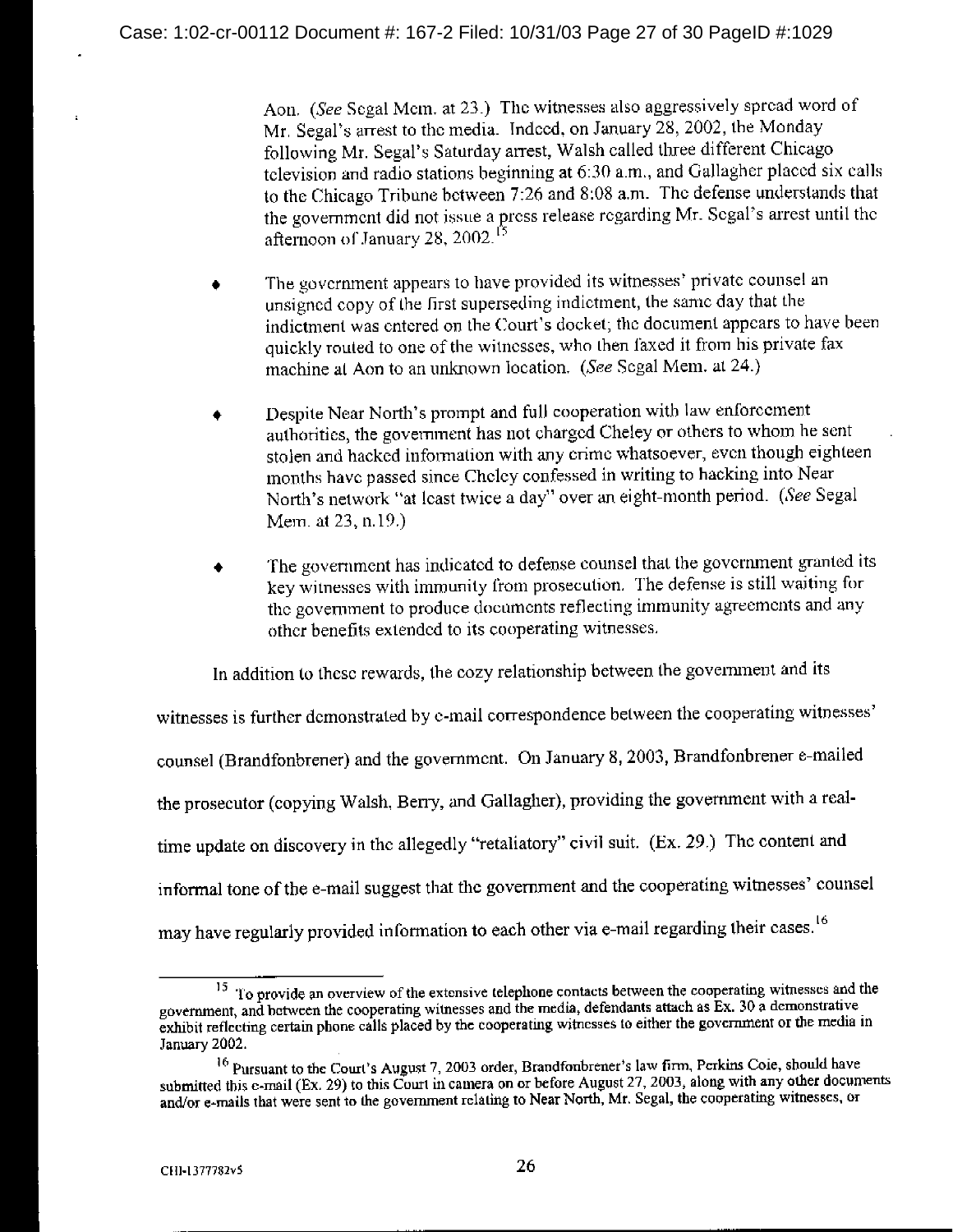### The Government Appears To Have Used Another Cooperating Witness To D. **Unlawfully Scize Documents from Near North Without a Warrant**

Mr. Segal has developed additional evidence to suggest that the government may have been using certain witnesses as its agents to unlawfully seize documents from Near North during the covert phase of the government's investigation. As noted above, Tom McNichols is a former Near North CFO who left Near North shortly before Mr. Segal's arrest. McNichols, however began cooperating with the government some time in October 2001, approximately three months before he left the company. On October 25, 2002, McNichols received multiple phone calls from the FBI early in the day, and then later that same day produced to the government a Near North document that is clearly central to the allegations of the indictment. According to a McNichols' "Source" 302, dated October 25, 2001, McNichols supplied the government that day with a document entitled "NNIB Petty Cash Reimbursement - 2001." (Ex. 31) That same day, McNichols had received three incoming phone calls from the FBI on his cell phone alone: two lasted three minutes and the third lasted four minutes. McNichols also placed a two-minute call on his cell phone to a cell phone number believed to belong to an FBI agent.

The 302 dated October 25, 2002, indicates that McNichols received the "Petty Cash Reimbursement" document from "Watkins," a co-defendant who at the time worked as an accountant at Near North, and later (sometime after October 25, 2002) became a government source and cooperating witness. Based on audiotapes produced in discovery, McNichols consensually recorded a conversation with Watkins in his Near North office in the mid-to-late afternoon of October 25, 2001 (i.e. shortly after the four multiple-minute conversations that McNichols had with the FBI that day), and then initiated a lengthy conversation with Watkins

 $(continued...)$ 

their employer. After the government moved to quash a defense Rule 17(c) subpocna issued to Perkins Coie, the Court indicated that it would review responsive documents in camera and then decide whether these documents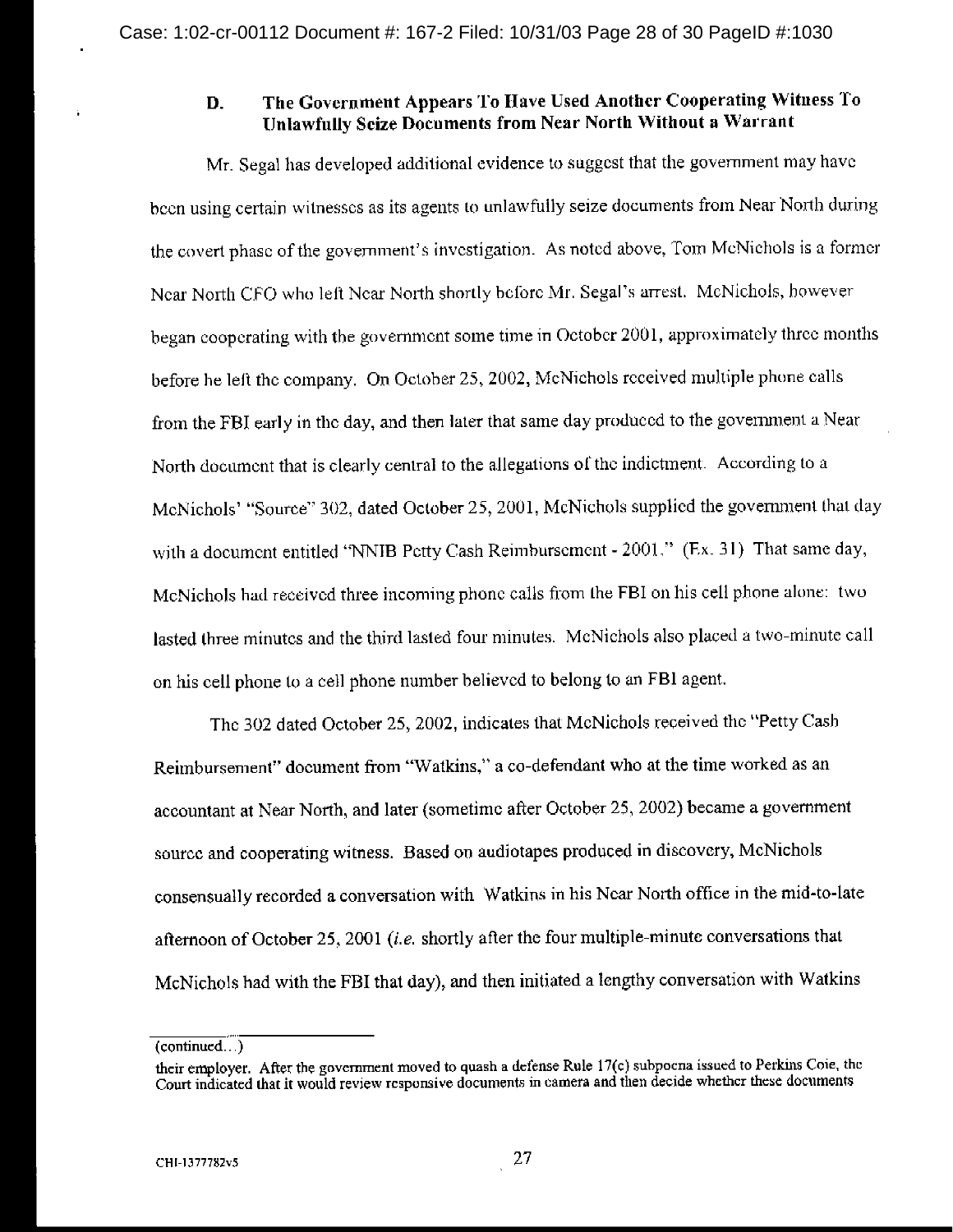about petty cash. If McNichols was acting as a government agent when he seized the "NNIB Petty Cash Reimbursement - 2001" document, as it appears he was, then the document should be suppressed. Similar to the hacking activity, an evidentiary hearing will confirm whether the government indeed used McNichols to obtain Near North documents without a warrant.

### The Court Can Conduct a Two-Phase Hearing To Spare the Government's E. Witnesses from Unnecessary Cross-Examination before Trial

In its August 7, 2003 order, the Court raised concerns about "put[ting] the witnesses on trial before commencement of the criminal trial" and the lack of parameters and scope of the requested hearing. (Mem. Op. at 9, 11.) To allay these concerns, defendants propose a bifurcated hearing, in which the case agents who dealt with the cooperating witnesses would testify in phase one of the hearing. If the Court deems further evidentiary proceedings appropriate at that point, the Court could conduct a second phase where the cooperating witnesses would testify. As to the scope of the hearing, Mr. Segal proposes that phase one should be limited to the government's collection and memorialization of evidence from cooperating witnesses that is derived from hacking activity. Phase two, if necessary, should be similarly limited to the nature, content, and particulars of the witnesses' communications with the case agents regarding illegally hacked evidence, and their relationship with the hacker.

#### VI. **CONCLUSION**

Because of the abundance of apparently undocumented communications between the cooperating witnesses and the government during the time frame that the witnesses were receiving hacked information from Cheley, the defendants simply cannot identify at this time all of the evidence that they seek to suppress in connection with this motion. Nevertheless, based on

 $(continued...)$ 

should be produced to the defense.